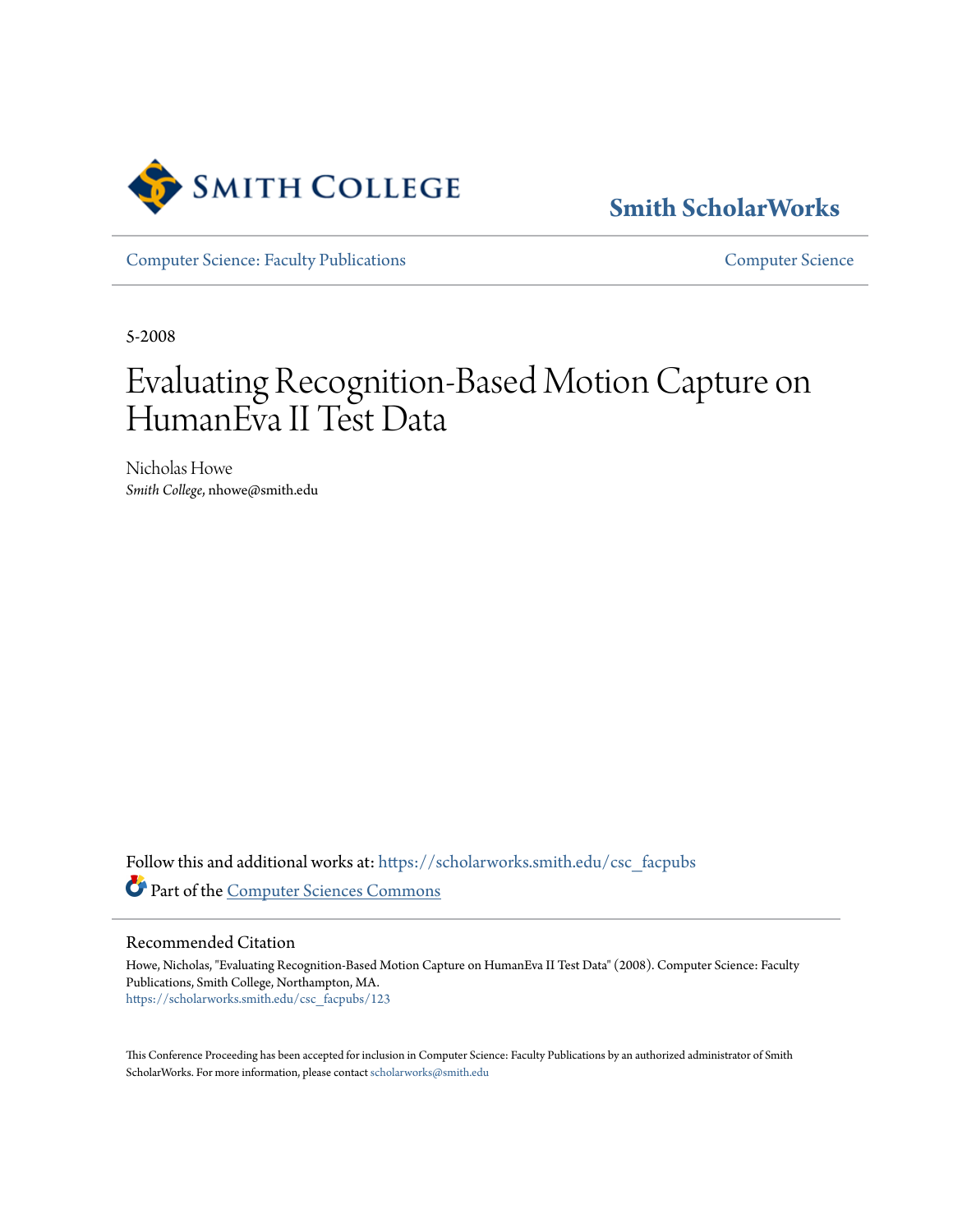# <span id="page-1-0"></span>Evaluating Recognition-Based Motion Capture on HumanEva II Test Data

Nicholas R. Howe Smith College Northampton, Massachusetts nhowe@cs.smith.edu

May 9, 2008

#### Abstract

The advent of the HumanEva standardized motion capture data sets has enabled quantitative evaluation of motion capture algorithms on comparable terms. This paper measures the performance of an existing monocular recognition-based pose recovery algorithm on select HumanEva data, including all the HumanEva II clips. The method uses a physically-motivated Markov process to connect adajacent frames and achieve a 3D relative mean error of 8.9 cm per joint, better than recently reported results. It further investigates factors contributing to the error, and finds that research into better pose retrieval methods offers promise for improvement of this technique and those related to it. Finally, it investigates the effects of local search optimization with the same recognition-based algorithm and finds no significant deterioration in the results, indicating that processing speed can be largely independent of the size of the recognition library for this approach.

## 1 Introduction

Hundreds of papers in recent years have considered the problem of automated human pose recovery. This large body of research comprises assorted methods working towards various goals and making different assumptions. The late dearth of standardized test sets means that many papers include no quantitative results, and those that do mostly employ proprietary data. These confusing conditions have held back progress in the field, making it difficult to discern the strengths of different techniques. Fortunately, the debut of the HumanEva test data  $[28]$  offers a framework for clean comparison and experimentation by providing a high quality, public test set. HumanEva consists of multicamera video and synchronized motion capture of multiple motion types performed by multiple actors, with designated training, validation and testing splits, and third-party evaluation of test results.

This paper addresses the task of three-dimensional pose recovery from a static uncalibrated single camera. The scientific literature describes a number of approaches to this problem, summarized in the section below. The experimental results presented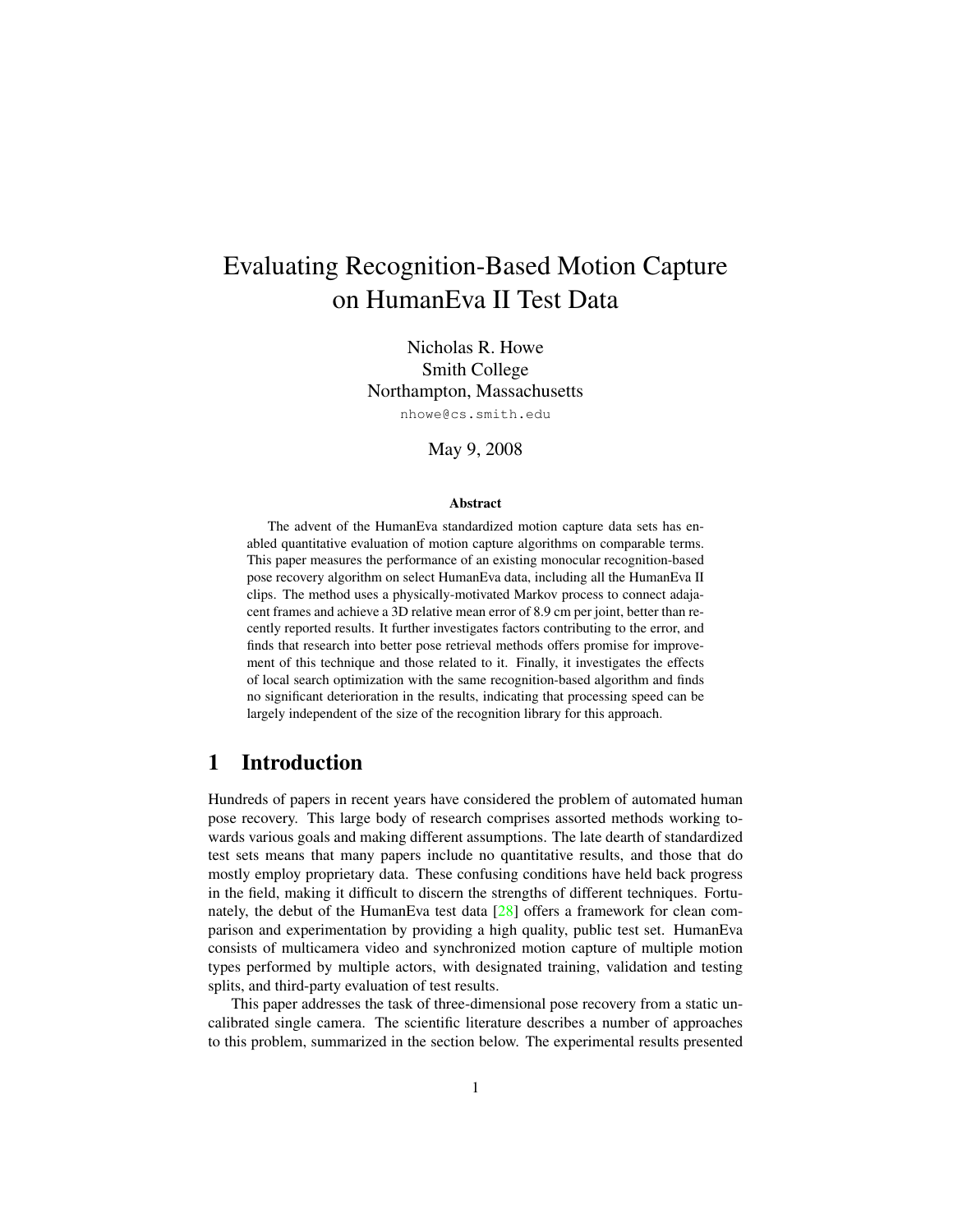<span id="page-2-0"></span>herein use the entire HumanEva II test set plus an additional validation clip from HumanEva I to evaluate a recognition-based method drawn from previous work  $[9, 14]$  $[9, 14]$  $[9, 14]$ . In addition to testing the performance of the base algorithm and a local variant, the experiments also examine factors contributing to the error to infer promising research areas and evaluate the potential of recognition-based approaches in general.

#### 1.1 Current Work

Two recent surveys admirably categorize and attempt to make sense of the state of knowledge in the processing of human pose and motion  $[19, 7]$  $[19, 7]$  $[19, 7]$ . The subset of papers attempting to recover full-body pose in three dimensions from monocular input cleaves roughly according to their use of either *generative* or *discriminative* approaches, although some recent work has attempted to combine the two in order to capitalize on the distinct advantages of each [\[25,](#page-18-3) [31\]](#page-18-4).

Generative methods can predict image appearance from pose and other parameters, allowing them to treat pose recovery as an optimization problem that seeks parameter values offering the best match to observations  $[27]$ . Despite the appeal of this approach, the many degrees of freedom in a human body and other scene considerations make tractability quite challenging. Most current work on generative approaches develops new tools for handling the complex optimizations required. Recent work has considered techniques including combinatorial methods [\[24\]](#page-18-6), belief propagation [\[29\]](#page-18-7), local gradient descent [\[18\]](#page-18-8), and better statistical models [\[33\]](#page-19-0).

Discriminative methods avoid the optimization problem by attempting to learn a direct mapping between image observations and underlying pose. Constructing such a mapping requires training data of some sort; these may consist of paired images and poses, or perhaps are synthetically generated from motion-captured pose data alone. Some discriminative approaches learn a regression from appearance to pose  $[1, 6, 2, 4]$  $[1, 6, 2, 4]$  $[1, 6, 2, 4]$  $[1, 6, 2, 4]$  $[1, 6, 2, 4]$  $[1, 6, 2, 4]$ [25\]](#page-18-3), possibly neglecting the the fact that dissimilar poses can have similar featural representations in most systems.

By contrast, *recognition-based* or lookup-based approaches simply retrieve stored or previously synthesized poses in response to image stimuli [\[20,](#page-18-9) [9,](#page-17-0) [26,](#page-18-10) [21\]](#page-18-11). In this manner, prior knowledge about human pose is embodied in the pose database rather than a learned regression from image to pose. Some closely related methods begin with retrieval from a database but use this to influence a density model propagated from frame to frame [\[30,](#page-18-12) [22\]](#page-18-13).

Recognition-based techniques can exploit a number of different image cues for pose retrieval. Published methods most commonly use silhouettes [\[20,](#page-18-9) [9,](#page-17-0) [21\]](#page-18-11), but also employ edges  $[26, 3]$  $[26, 3]$  $[26, 3]$ , histograms of gradients  $[23]$  and optical flow  $[10]$ . The specific features chosen help to determine the generality and reliability of a pose recovery system. For example, edges may not always appear on a subject in predictable locations, and accurate foreground segmentation to get a silhouette can prove problematic under adverse conditions. The next section discusses these matters in greater detail.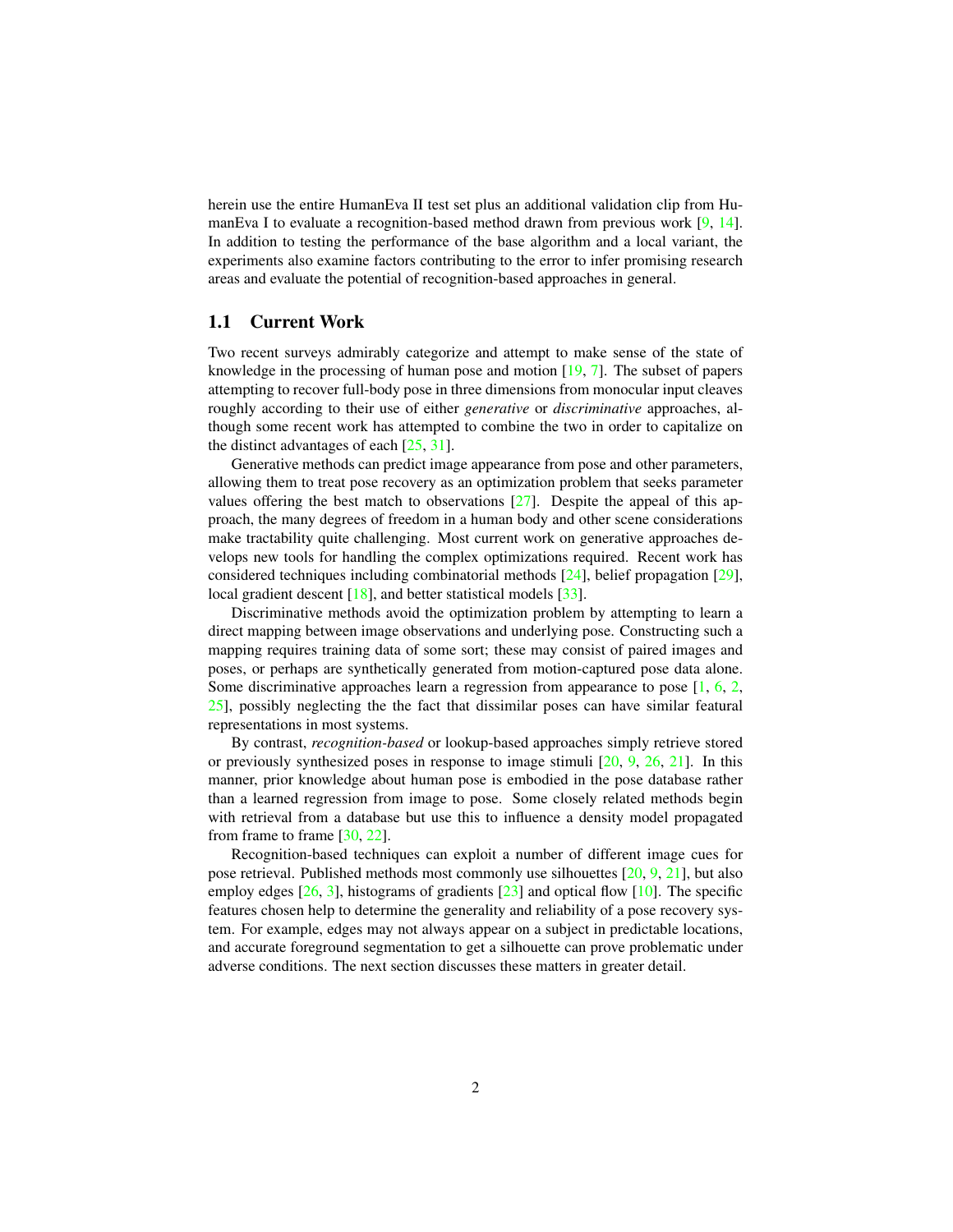<span id="page-3-1"></span>

<span id="page-3-0"></span>Figure 1: Data flow for the recognition-based pose recovery algorithm evaluated in this paper.

# 2 Algorithm

This paper evaluates a recognition-based pose recovery system based upon earlier work by Howe  $[9, 10, 13, 11]$  $[9, 10, 13, 11]$  $[9, 10, 13, 11]$  $[9, 10, 13, 11]$  $[9, 10, 13, 11]$  $[9, 10, 13, 11]$  $[9, 10, 13, 11]$ , with the following general structure. First, the video input undergoes preprocessing to extract a feature set from each image frame. These features become the keys used to retrieve known poses from a library compiled out of the training data. Because the library typically will not contain an exact match to the observed pose, and because the extracted features may not clearly differentiate the true pose from other poses with similar feature values, the system retrieves a collection of candidate poses for each frame [\[9\]](#page-17-0). This guards against situations where the best pose may not be the top-ranked hit using the chosen feature set. Once the pool of candidate poses has been identified for each frame, the collection of observations forms a temporal Markov chain with a finite number of possible states, and forward-backward dynamic programming (the Viterbi algorithm) identifies the sequence of poses that minimizes an objective function. The objective function includes both "smoothness" and "data" terms, to discourage solutions that change pose sharply between adjacent frames or do not closely match the observations. Figure [1](#page-3-0) summarizes the data flow of the system.

Successful pose recovery rests on a number of assumptions. For example, automated techniques must reliably extract the chosen features from the image data. The use of silhouette features typically requires that the camera and scene remain static, and even then errors will occur without sufficient figure/ground contrast. Although important, this limitation carries less force than in the past. This paper describes a foreground segmentation method that generates excellent results with the HumanEva data. Other promising research uses feedback from the body model and recovered pose to enforce realistic segmentation results  $[34]$ . Although not used in this work, pose-model feedback seems promising as a natural augmentation of the techniques described here. Research has also begun to mitigate the requirements for a static camera [\[8\]](#page-17-9) and static background [\[34\]](#page-19-1).

Recognition-based methods also assume offline access to a body of motion-captured training data containing examples of the sorts of movements and poses to be recovered. The system can recover arbitrary novel sequences of movements, so long as they do not include poses that stray too far from poses in the training set. This restriction suggests possible challenges for generality and scalability, since a system capable of recogniz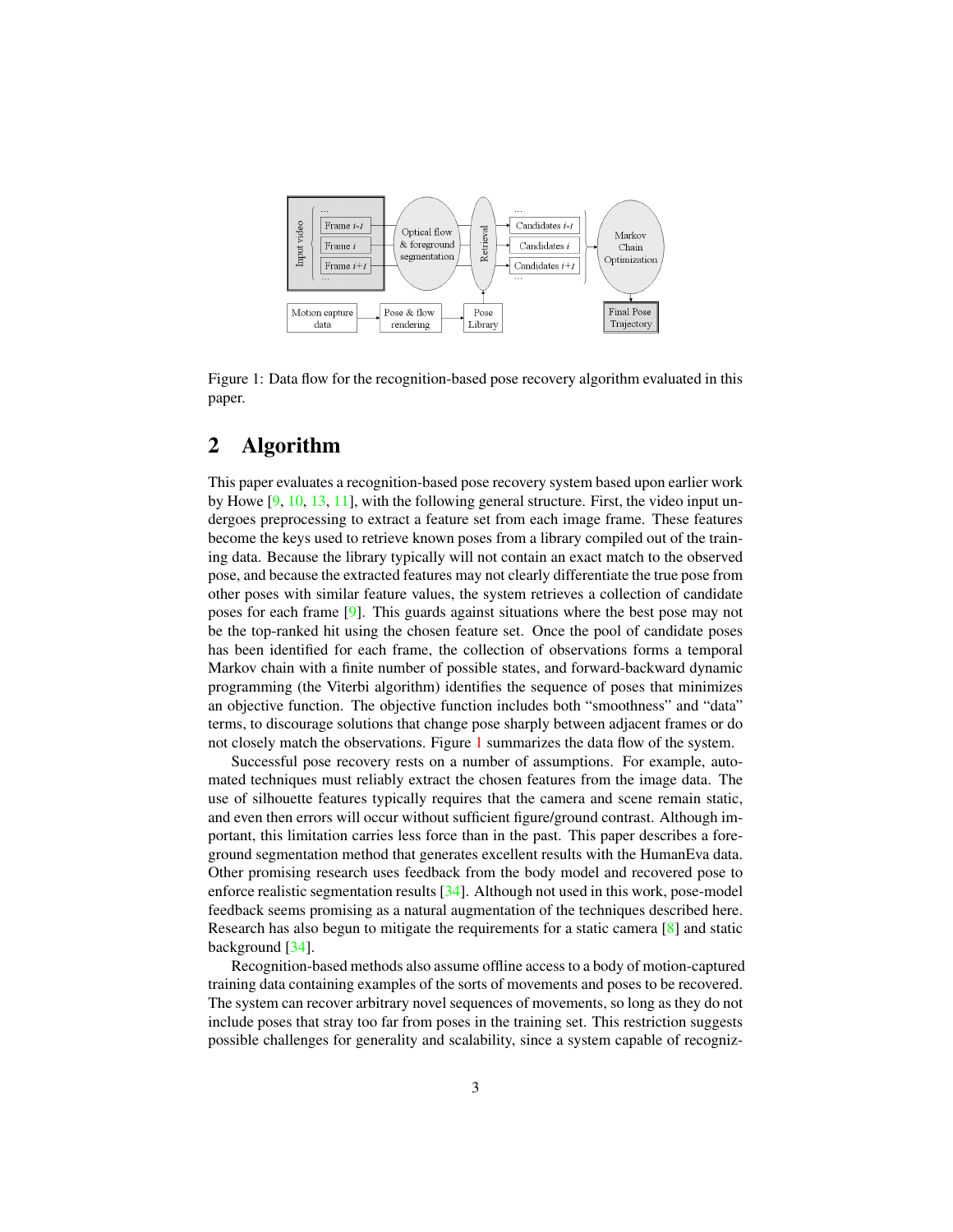<span id="page-4-1"></span>ing arbitrary unrestricted poses would require a very large library that would take too long to search. Of course, retrieval speedup is an old problem, and some work has explored sublinear retrieval methods for pose recovery  $[26]$ . This paper adopts a simple local retrieval mechanism that decouples retrieval speed from overall library size by searching only a small relevant subset of the library.

Given the assumptions listed above, the system initializes itself without human assistance and recovers a close approximation of the subject's pose and motion in three dimensions over time. Although the HumanEva distribution includes camera calibration parameters, the techniques presented in this paper do not rely upon camera calibration or subject size information for pose recovery. Of course, such information where available could potentially improve the accuracy of recovered poses and provide absolute spatial localization.

#### 2.1 Feature Extraction

The method under evaluation employs two sorts of features: foreground silhouettes recovered via background subtraction, and optical flow in the foreground area obtained via Krause's algorithm [\[17\]](#page-18-15). These are complementary, the one giving precise information about the position of body parts visible in silhouette, the other giving information about movements inside the silhouette, yet less affected by clothing choices than a feature like internal edges would be.

Krause's optical flow algorithm runs quickly but gives less accurate results than more computation-intensive methods. Masking the flow by the foreground silhouette therefore mitigates flow errors measured in the background due to noise. As described in prior work, ten simple low-degree moments describe the optical flow in the foreground area [\[10\]](#page-17-6). Use of rotation-variant moments here reflects the expectation that the orientation of the subjects to be tracked will match that of the training data. This assumption applies to most video produced for human consumption, where the vertical world axis nearly always coincides with the vertical axis in the image plane. It may require revision in other contexts, such as security camera video feeds, which will need correspondingly different sorts of training. All of the HumanEva videos use a standard vertical orientation.

The foreground segmentation used here broadly resembles work recently reported elsewhere [\[32\]](#page-19-2), but differs in its details as described below. Recent work has suggested that performing segmentation and pose recovery simultaneously may improve the segmentation in difficult cases [\[16\]](#page-18-16), but the unspecialized approach used here provides sufficiently good segmentation on the HumanEva data. The segmentation begins by training background color models on each pixel for hue, saturation, and value color planes. For the HumanEva II data, a single robust Gaussian per plane suffices, computed on the first 300 frames of each test clip using the trim mean and variance on the middle  $20\%$  of the data.<sup>[1](#page-4-0)</sup> This procedure assumes that the background remains static and that the subject does not obscure any pixel in more than 40% of the frames,

<span id="page-4-0"></span> ${}^{1}$ Because hue is an angular quantity, its mean is ill-defined. Expediency suggests introducing a discontinuity at some point far from observed values and computing an ordinary mean. The discontinuity goes opposite the "center of mass" of the angular values in a polar view. For simplicity of presentation, the remainder of this section assumes that all hue values are pre-linearized and mapped onto the range (0,1).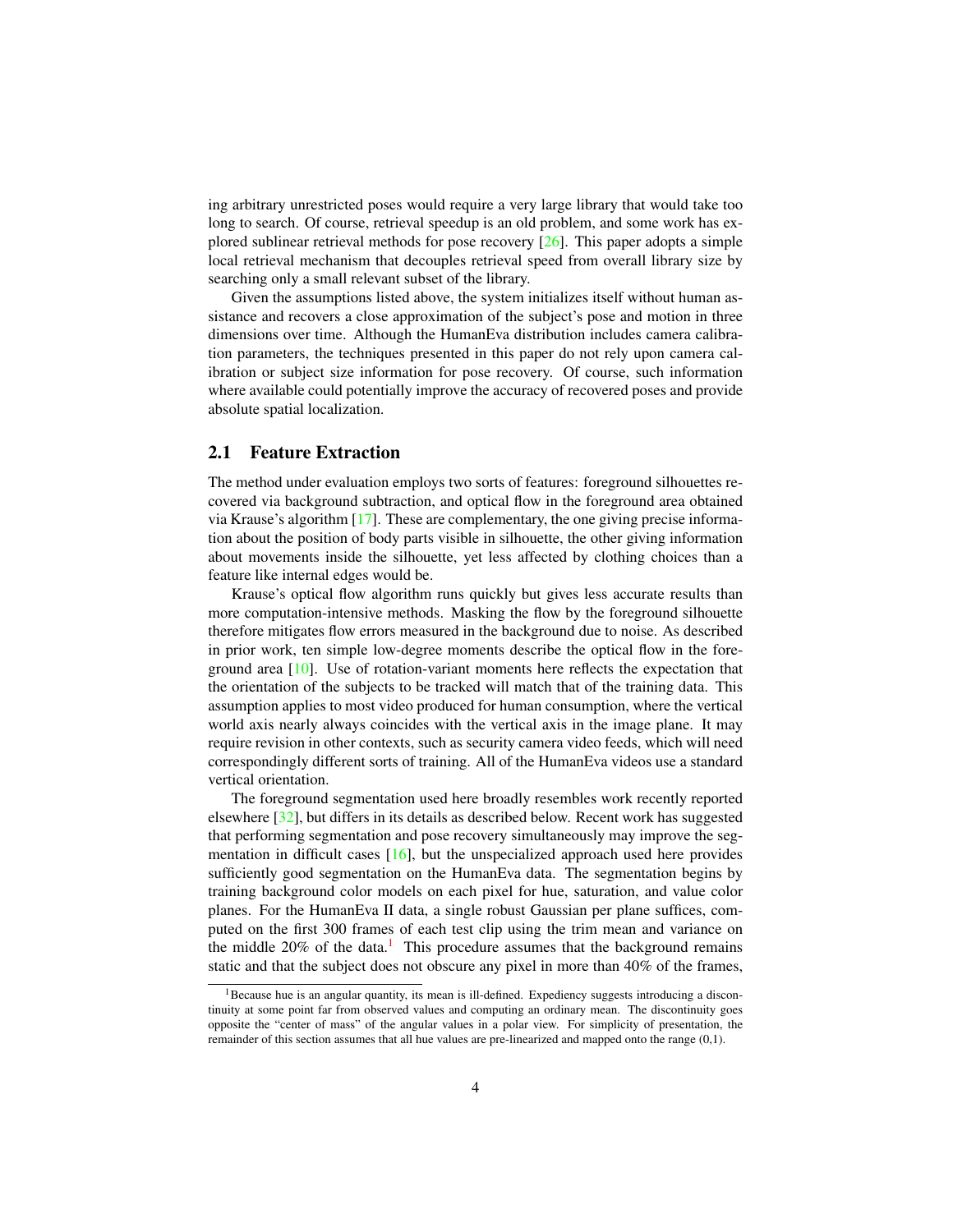<span id="page-5-0"></span>which is true on the HumanEva clips used for the experiments. Clips not meeting these standards would require alternate model-building methods, and continuous operation would require adaptive background modeling. Note that none of the results here employ the background models supplied with the HumanEva data sets, as those contain subtle dissimilarities to the test clips that reduce the quality of the ultimate foreground segmentation.

For each frame, the ordinary scaled deviation from the model would equal simply the deviation from the mean, divided by the standard deviation. Experimentally, it turns out that each of the three HSV color planes requires a slight variant of this treatment for best results. Hue can be noisy at low saturation. Saturation exhibits lower signal-to-noise than the other two planes. Value is generally quite accurate, except in the presence of shadows. These heuristic considerations motivate the adjusted computations below.

$$
\Delta_H^*(x, y) = |H(x, y) - \mu_H(x, y)| \cdot \min(S(x, y), \mu_S(x, y))
$$
 (1)

$$
\Delta_H(x,y) = \frac{\max(0, 2\pi \cdot \Delta_H^*(x,y) - z_H)}{\sigma_H(x,y)}
$$
\n(2)

$$
\Delta_S(x, y) = \frac{|S(x, y) - \mu_S(x, y)|}{\sigma_S(x, y)}
$$
\n(3)

$$
\Delta_V(x,y) = \frac{\max(0, |V(x,y) - \mu_V(x,y) + \frac{z_V}{2}| - \frac{z_V}{2})}{\sigma_S(x,y)}
$$
(4)

$$
\Delta(x,y) = w_H \Delta_H(x,y) + w_S \Delta_S(x,y) + w_V \Delta_V(x,y)
$$
\n(5)

The HumanEva II videos all use the following parameter values:  $z_H = z_V = 0.1$ ;  $(W_H, W_S, W_V) = (0.4, 0.2, 0.4).$ 

Foreground segmentation is modeled informally as a Markov Random Field problem and solved in practice by finding the minimal graph cut on an appropriate graph [\[12,](#page-17-10) [32\]](#page-19-2). The composite scaled deviations  $\Delta(x, y)$  become edge weights in the graph. The graph cut minimizes an objective function on segmentations  $L$  that also includes a fixed cost  $\Delta_{FG}$  for assigning a pixel to the foreground and penalties for differing assignments on neighboring pixels.

$$
E(L) = \sum_{p:L(p)=1} \Delta_{FG} + \sum_{p:L(p)=0} \Delta(x_p, y_p)
$$

$$
+ \nu \sum_{p} \sum_{q} C(p,q)(L(p) \neq L(q)) \tag{6}
$$

Here  $\nu$  controls the importance of connections between neighboring pixels, and hence the smoothness of the segmentation.  $C(p, q)$  ranges from 0 to 1 and indicates the degree to which two pixels are considered neighbors. Four-connected pixels will normally have  $C(p, q) = 1$ , unless an edge appears in the image frame that is not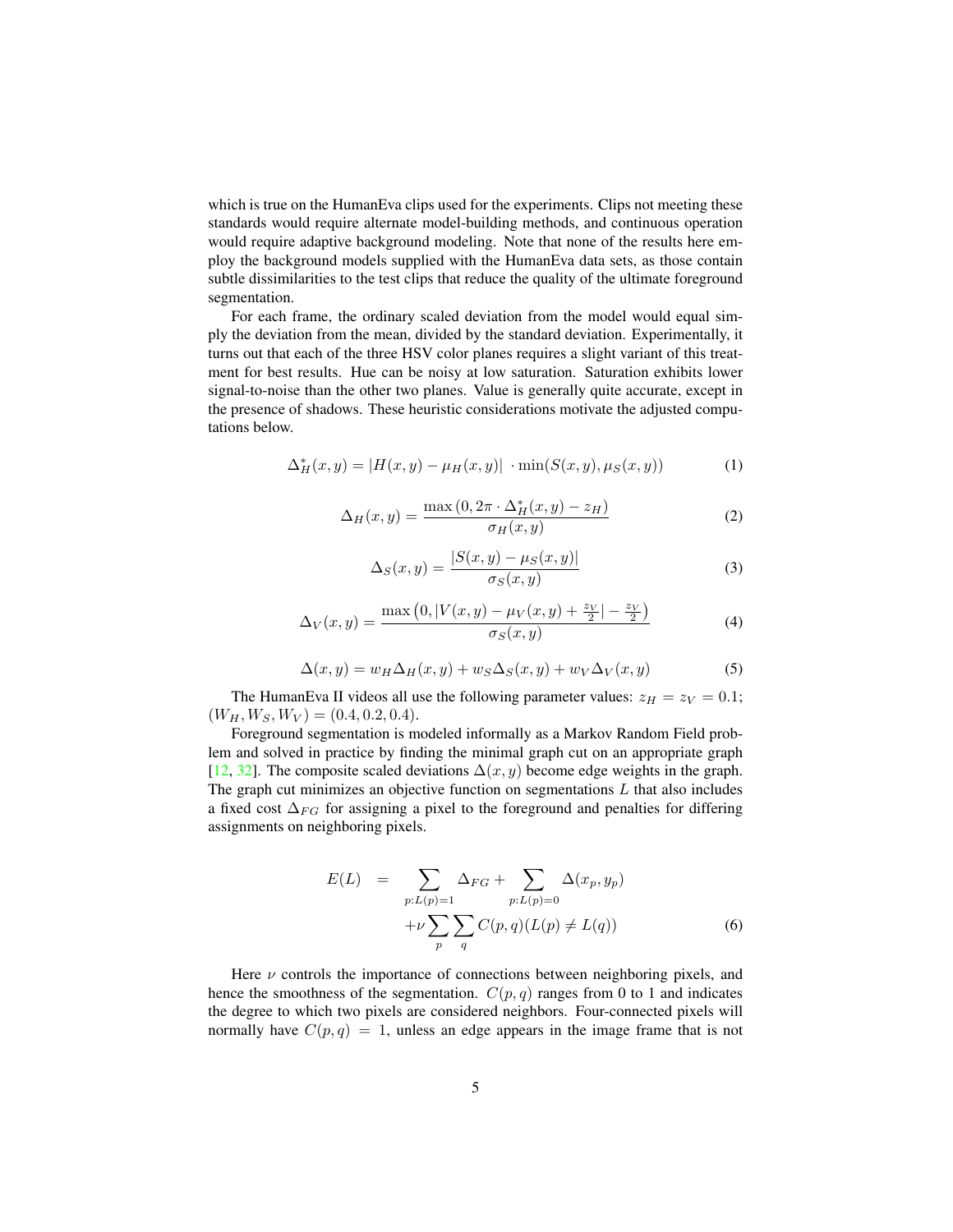

<span id="page-6-0"></span>Figure 2: Sample foreground segmentation results. Note the detail visible in most of the boundary, including markers used to get ground truth on the hands and near the shoulders. Shadow artifacts appear near the feet.

present in the background model:  $|I(p) - I(q)| - |\mu(p) - \mu(q)| > \tau$ , for 4-neighbors p and q. Diagonally connected pixels are connected with a discount  $C(p, q) = .3204$ , designed to make diagonal and straight boundaries equally attractive. All other pixels are disconnected,  $C(p, q) = 0$ .

The best parameter choice varies somewhat with different cameras. For the HumanEva II videos, all shot with similar equipment, the same parameters apply throughout:  $\Delta_{FG} = 1.2$  and  $\nu = 3$ . These generate mostly clean segmentations; often the quality is high enough that the external markers used for the motion capture system can be discerned (Figure [2\)](#page-6-0). Not all compromises can be avoided: a lower value of  $\nu$ or higher value of  $z_V$  would eliminate shadow artifacts around the feet at the expense of occasional missed body sections.

Numeric measures confirm the high quality of the foreground segmentation results. Rendering motion-capture data on the HumanEva I validation sequence described in the experiments provides an approximate ground truth segmentation.<sup>[2](#page-6-1)</sup> Compared with the background subtraction code provided with the HumanEva data, the approach described above incorrectly labels fewer pixels (1.2% of image area vs. 1.9%) and produces boundaries that are simpler (less than half the length) and closer to the motioncapture rendering (mean distance of 3.4 pixels vs. 7.8 pixels).

Once computed, a chain code represents the segmented foreground silhouette boundary. The chain code affords easy computation of the turning angle and half-chamfer distance metrics used below.

#### 2.2 Pose Library

The pose library draws its entries from synthesized views of the HumanEva I training clips for subjects S1, S2, and S3, performing jogging and walking motions. Subject S2 appears as an actor in both training and test data, but subject S4 appears only in testing and thus stands as a control for any undue advantage from this factor (which seems negligible in practice). The training process examines each motion-capture clip sequentially a frame at a time, selecting a pose for the library  $\mathcal L$  if it differs sufficiently

<span id="page-6-1"></span><sup>&</sup>lt;sup>2</sup>Although the rendered motion capture data is not subject to gross errors, visual inspection of the images suggests that its boundaries may actually be less accurate than the segmentation result because the body model lacks perfect realism. Nevertheless it serves as a point of comparison.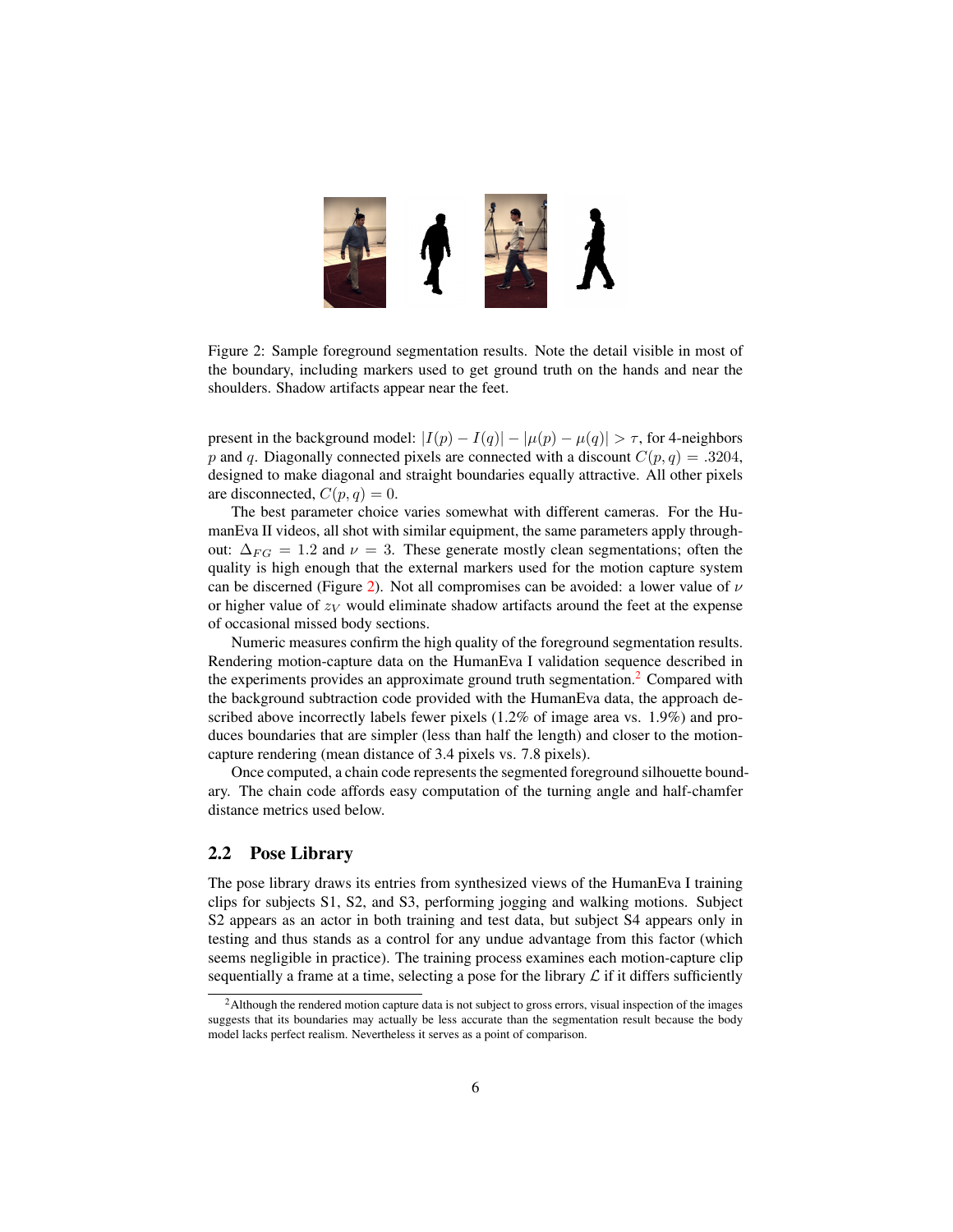<span id="page-7-2"></span>from those already present. Preprocessing scales limbs to standardized lengths (e.g., torso is always 40 units), and rotates the pose to a consistent pelvis orientation. If  $\{J_i(\psi)\}\$ are the joint coordinates of a pose  $\psi$ , the difference between two poses  $D_{\psi}$  is taken as the maximal change in position over all the joints. Selected poses must differ from all previous poses by more than  $d_{\mathcal{L}} = 4$  units (around 5.5 cm); this corresponds to selecting every third frame or so from a novel motion sequence.

<span id="page-7-1"></span>
$$
D_{\psi}(\psi, \psi') = max_{i} ||J_{i}(\psi) - J_{i}(\psi')|| \tag{7}
$$

The rendered body model uses rigid solids for each body segment. Each segment has ellipsoidal endpoints, possibly of different dimensions, and a smoothly interpolated center section, to give a realistic appearance. Because the HumanEva motion data give positions of only six main body segments, positions of hands, feet, and neck are estimated for greater realism in the rendered silhouettes.

The library stores the chain-code boundary of the rendered silhouettes of selected poses from  $n_A = 36$  viewpoints equally distributed in azimuth, as well as the flow moments computed from the rendered flow. These experiments build libraries separately for the *Jog* and *Walking* training clips, selecting  $|\mathcal{L}| = 1711$  distinct frames for inclusion. (Fewer frames would have been selected if the library processed all the data as a group instead of individually, because more duplicate poses would have been passed over. However, it is convenient simply to combine libraries for different activity types.)

#### 2.3 Pose Retrieval

For each frame, several similarity measures help to retrieve poses from the library, specifically the turning angle distance  $D_{\theta}$ , half-chamfer distance  $D_{\gamma}$ , and flow moments  $D_F$  [\[14\]](#page-18-1). For silhouette S, define  $\{ {}_n^S \vec{P}_i \}$ ,  $i \in 1...n$  as a set of points spaced evenly on the boundary of S, such that  ${}_{n}^{S} \vec{P}_{1}$  is at the topmost point and the indices progress clockwise numerically around the border. Also, let  $\theta(\vec{P})$  denote the angle of the tangent to the silhouette border at  $\vec{P}$ , integrated from  ${}_{0}^{S} \vec{P}_{1}$ .

$$
D_{\theta}(S, S') = \frac{1}{n} \sum_{i=1}^{n} \left| \theta(s_i^S \vec{P}_i) - \theta(s_i^S \vec{P}_i) \right|
$$
 (8)

<span id="page-7-0"></span>
$$
D_{\chi}(S, S') = \frac{1}{n} \sum_{i=1}^{n} \min_{j=1}^{n} \left\| {}_{n}^{S} \vec{P}_{i} - {}_{n}^{S'} \vec{P}_{j} \right\|
$$
(9)

Let  $F(x, y)$  represent an optical flow, with horizontal and vertical components  $F^x$ and  $F<sup>y</sup>$ . The vector of moments  $M$  used for retrieval consists of the components  ${M_{ij}^x, M_{ij}^y|i, j \ge 0, i+j \le 2}.$ 

$$
M_{ij}^x = \frac{\sum_{(x,y)\in S} (x-\bar{x})^i (y-\bar{y})^j F^x(x,y)}{\sum_{(x,y)\in S} |x-\bar{x}|^i |y-\bar{y}|^j}
$$
(10)

$$
D_F(S, S') = \|\mathcal{M} - \mathcal{M}'\|_2 \tag{11}
$$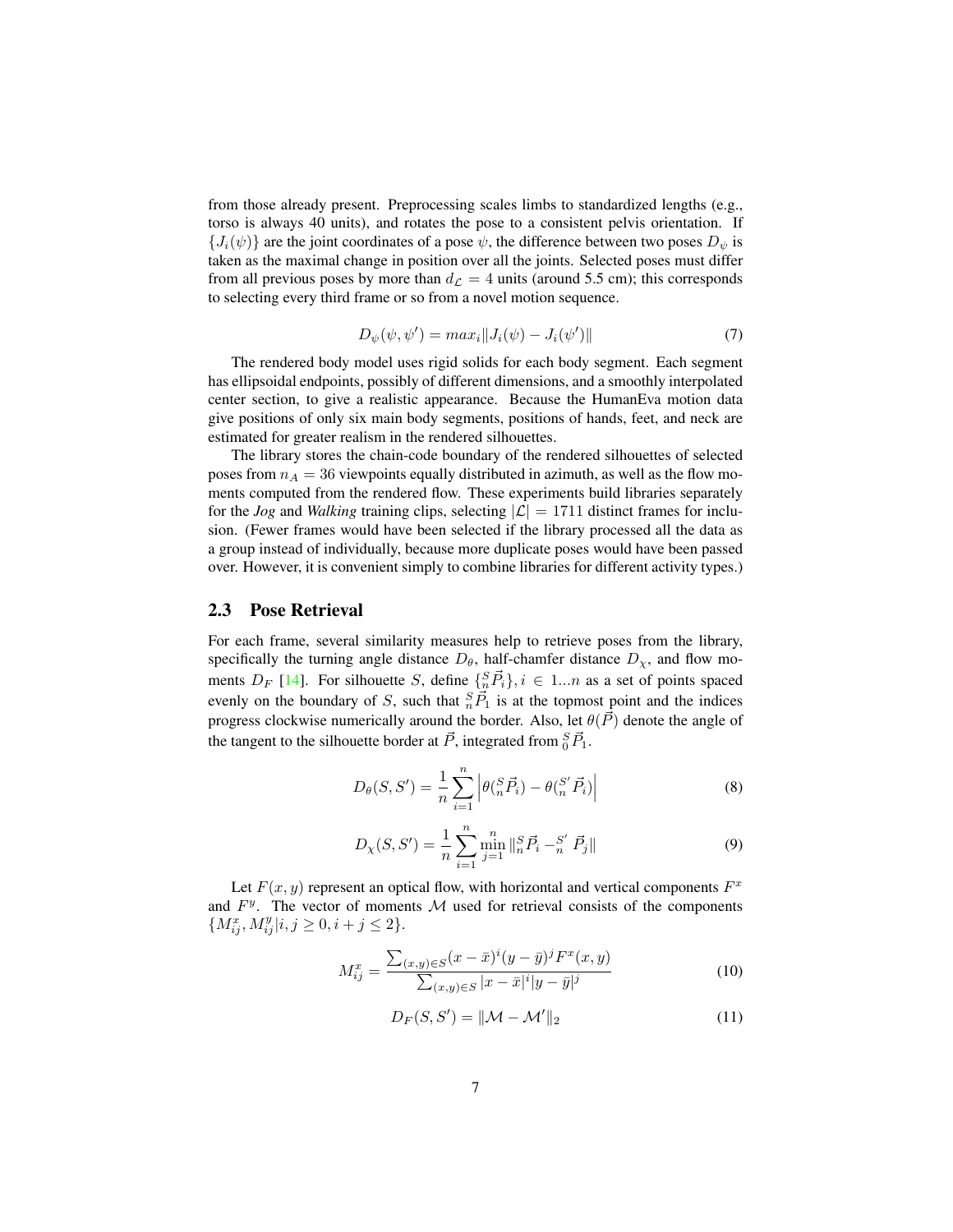<span id="page-8-0"></span>Multiple measures may be combined using the sums of their individual rankings of the poses as a new composite score, after Belkin et. al. [\[4\]](#page-17-11). The pool of candidate poses for each frame comprises the following, specified as  $N_L = (20, 10, 10)$  and  $N_G = (10, 5, 5)$ :

- 35 poses retrieved using a composite of flow moments, turning angle, and halfchamfer distance. 25 of these are local, coming from poses close to one of the last frame's candidate poses ( $D_{\psi}$  < 6 units); 10 are chosen globally (i.e., from the entire pose library).
- 15 poses retrieved using flow moments alone. 10 of these are local and 5 are global.
- 15 poses retrieved using a composite of turning angle, and half-chamfer distance. 10 of these are local and 5 are global.

Retrieval in multiple categories as described above provides redundancy in the case of bad silhouette or flow data. Due to overlap between the different categories, the candidate pool for a frame usually has around 20-30 members. A full chamfer match registers each candidate with the silhouette observations, and the candidate pool is supplemented with the mirrored LOS-inverse poses. (The mirror LOS-inverse swaps the left and right sides of the body and simultaneously inverts along the camera lineof-sight axis; the result has the same silhouette as the original, and similar optical flow [\[9\]](#page-17-0).) Poses whose chamfer match scores lag the leader's by more than 50% are pruned at this point, unless the pool would be left with fewer than ten candidates as a result.

#### 2.4 Temporal Chaining

Without any constraints, ambiguities in pose retrieval mean that the top candidate can flip abruptly between different modes from frame to frame. Treating the video observations as a Markov process provides the method for linking poses into a coherent temporal sequence. Unfortunately, the probabilities required for standard Markov analysis cannot be estimated directly. The linkage step therefore minimizes a heuristic objective function with data and smoothness terms.

$$
Q = \sum_{f=1}^{n} Q_{frame} (\psi_f, I_f) + \sum_{f=3}^{n} Q_{motion} (\psi_f, \psi_{f-1}, \psi_{f-2})
$$
 (12)

Here  $Q_{frame}(\psi_f, I_f)$  is simply the symmetric chamfer distance generalized from the half-chamfer distance in Equation [9,](#page-7-0) and  $Q_{motion}(\psi_f, \psi_{f-1}, \psi_{f-2})$  consists of two summed subterms: conservation-of-momentum [\[14\]](#page-18-1) and match to flow observations [\[10\]](#page-17-6). Physical kinematics formulae on the articulated body model give the change in momentum (neglecting contact forces), while the flow match computes at low resolution the mean error between the observed flow and the rendered flow from  $\psi_f$  to  $\psi_{f-1}$ to  $\psi_{f-2}$ . In the equations below, let body part j have mass  $M_j$  and moment of inertia  $I_j$ , with translation  $\dot{x}_j$  and rotation  $\dot{\varphi}_j$  computed from the three frames' poses. The mass and moment of inertia used are computed from the limb shapes in the graphically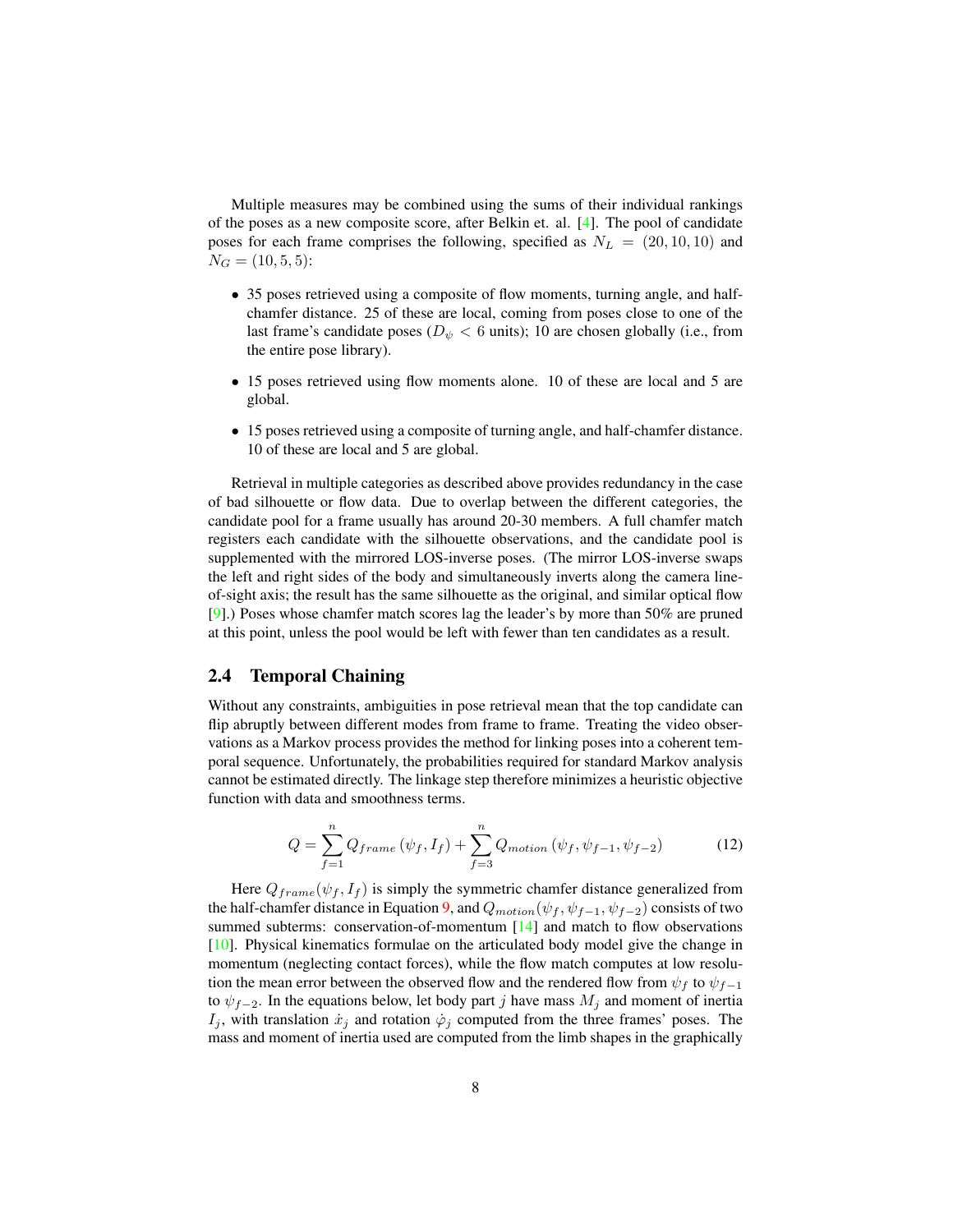<span id="page-9-1"></span>rendered body model, assuming uniform density throughout the body. For the flow term, let  $P^*$  be the set of points in the intersection of a low-resolution grid with the subject foreground S,  $F_{\psi}$  the flow rendered from  $\psi_{f-1}$  and  $\psi_f$ , and  $F_{obs}$  the observed image flow.  $|P^*| \approx 200$ .

<span id="page-9-0"></span>
$$
Q_{motion} = \lambda_1 Q_{mom} + \lambda_2 Q_{flow}
$$
 (13)

$$
Q_{mom} = \sum_{j \in Parts} M_j \left[ \dot{x}_j(\psi_f, \psi_{f-1}) - \dot{x}_j(\psi_{f-1}, \psi_{f-2}) \right]^2 + I_j \left[ \dot{\varphi}_j(\psi_f, \psi_{f-1}) - \dot{\varphi}_j(\psi_{f-1}, \psi_{f-2}) \right]^2 \tag{14}
$$

$$
Q_{flow} = \sum_{p \in P^*} \|\vec{F}_{\theta}(x_p, y_p) - \vec{F}_{obs}(x_p, y_p)\|
$$
 (15)

This work uses  $\lambda_1 = 0.01$  and  $\lambda_2 = 100$ . Prior work notes occasional problems with the Markov optimization selecting solutions that abruptly shift between poses facing opposite directions [\[13\]](#page-17-7). Ideally the momentum term should select against such errors, but to definitively rule out any problems of the sort, this work adopts an *ad hoc* restriction: set  $Q_{motion}(\psi_f, \psi_{f-1}, \psi_{f-2}) = \infty$  for any pair of successive frames whose pelvis facing differs by more than 90°.

Markov optimization finds the most continuous sequence of library poses it can, but the resulting motion will appear jerky at times when the library does not contain a smoothly interpolating pose. A final smoothing operation eliminates this source of jitter [\[9\]](#page-17-0). It requires a pose parameterization, chosen such that no parameter includes a discontinuity within the human range of motion. A low-pass filter smooths each parameter over time, eliminating sharp changes between frames. Comparison of pose results before and after the smoothing operation reveals that it tends to increase accuracy, but only slightly. The results appear in Tables [1](#page-12-0) and [2](#page-15-0) below.

### 3 Experiments

The experiments presented below primarily use the HumanEva II data set, in accordance with the priority recommendations of the HumanEva creators. HumanEva II comprises four simultaneous color views of *S2-Combo-1* and four simultaneous color views of *S4-Combo-4*. For comparison purposes, and for experiments which require access to ground truth, the experiments also use one color view of *S1-Walking-1* validation data from HumanEva I. All parameter settings remain fixed throughout save for one:  $\Delta_{FG} = 0.7$  for *S1-Walking-1* in compensation for camera differences between HumanEva I & II. All results treat each camera viewpoint as monocular data, without utilizing information from the other clips.

The clips from HumanEva II include three distinct parts: a walking segment (designated as frames 1 to 350), a jogging segment (frames 351-700) and a balancing segment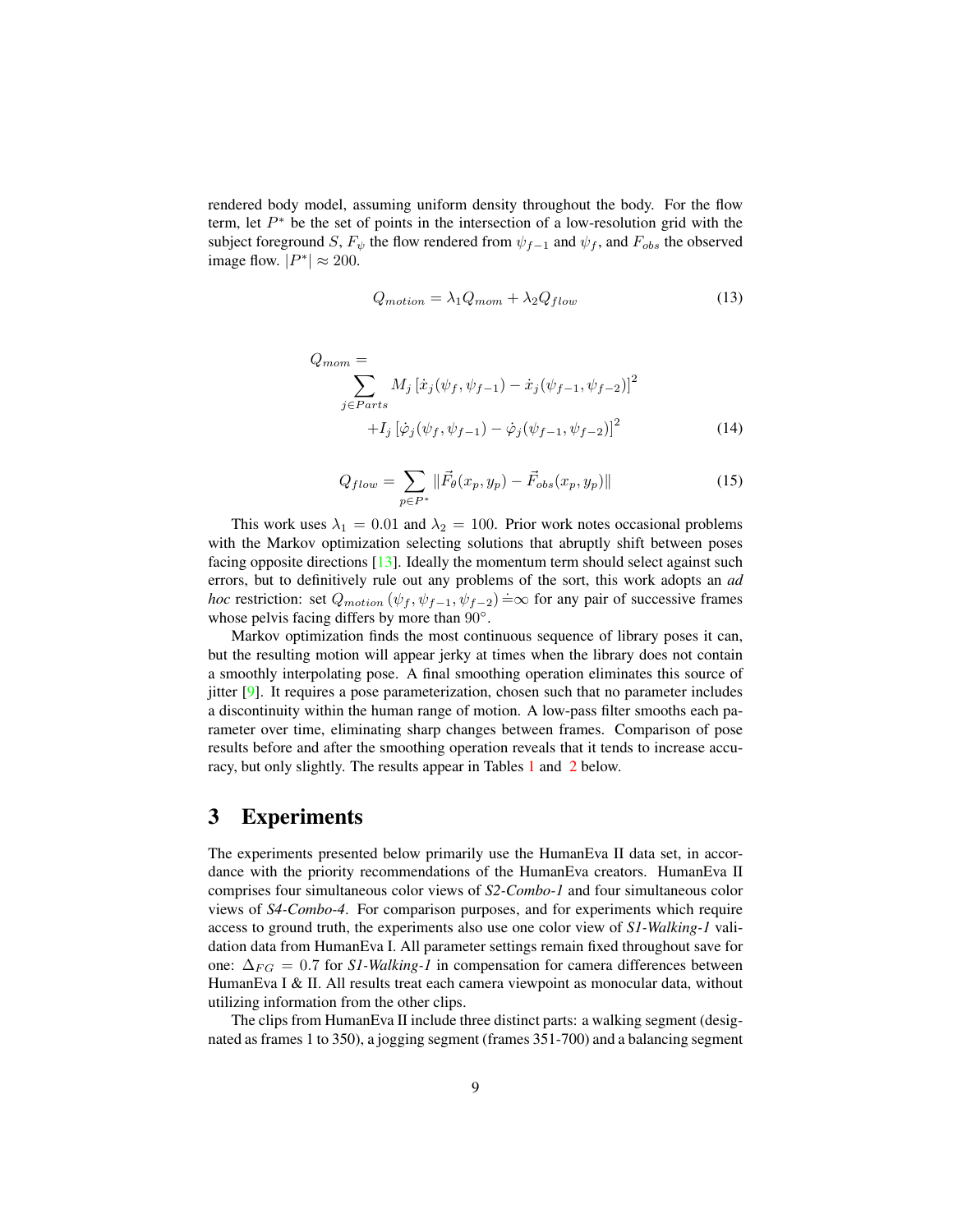<span id="page-10-0"></span>(remaining frames). HumanEva I includes training data for walking and jogging motions, but not for balancing. Since a recognition-based method cannot properly handle the balancing motion without going outside the HumanEva data for training data, the results given here include only the walking and jogging segments. Note that although the walking and jogging are analyzed separately for evaluation purposes, the same system runs on all 700 frames without being told which activity is being performed.

#### 3.1 Error Evaluation

Different scales measure the quality of the results in two and three dimensions. The Markov optimization step automatically registers reconstructed poses to the 2D image frame coordinate system. This yields a 2D error in pixels, where one pixel of error may correspond to varying world distance depending on the proximity of the subject to the camera. In three dimensions, distance from the camera is unknowable without knowledge of the camera parameters (which are assumed unavailable in general, even though HumanEva provides them) and even then remains uncertain up to an overall scaling factor. Thus 3D error is computed in centimeter units, up to an arbitrary translation of the body root and a rotation about the vertical axis computed from the camera parameters as described below. Median subject height from the training data provides an approximation to the required scaling. (Personalized limb scaling would no doubt improve the results but such data are also presumed unavailable for general tracking. Methods to automatically recover limb lengths from the video could prove useful, but are not investigated here.)

The HumanEva evaluation system expects 3D results specified in a specific world reference frame. Although the reconstructed poses sit within a similar world frame, in general it will differ from the HumanEva frame by a rotation about the vertical axis. The camera calibration includes a matrix with the applicable rotation, in combination with some amount of pitch which must be removed to get the appropriate correction between the two world frames. In addition, the left/right position of the subject in the image gives an extra correction to perspective effects, as shown in Figure [3.](#page-11-0) These two adjustments account for reduced error values compared with previously reported results [\[11\]](#page-17-8).) Although the HumanEva camera views do include some small pitch, the visual effects are presumed minimal and thus all processing uses a zero-pitch pose library and produces zero-pitch solutions. Applying custom pose libraries adapted to the pitch of a particular camera might improve accuracy to the extent that the negligiblepitch assumption is violated, but the experiments do not test this due to the significant advantage of using a single library.

#### 3.2 Baseline Results

Table [1](#page-12-0) summarizes the mean joint position error in tabular form, while Figure [4](#page-13-0) compares the global and local results graphically with error bars, revealing that the differences lack significance, and also gives comparisons to previously reported results. Analysis of the results shows several further trends. The mean 2D joint error stands at around 14 pixels. The mean 3D joint error has a median by frame at 7.9 cm across all the clips, but more often contains peaks significantly above this level; the mean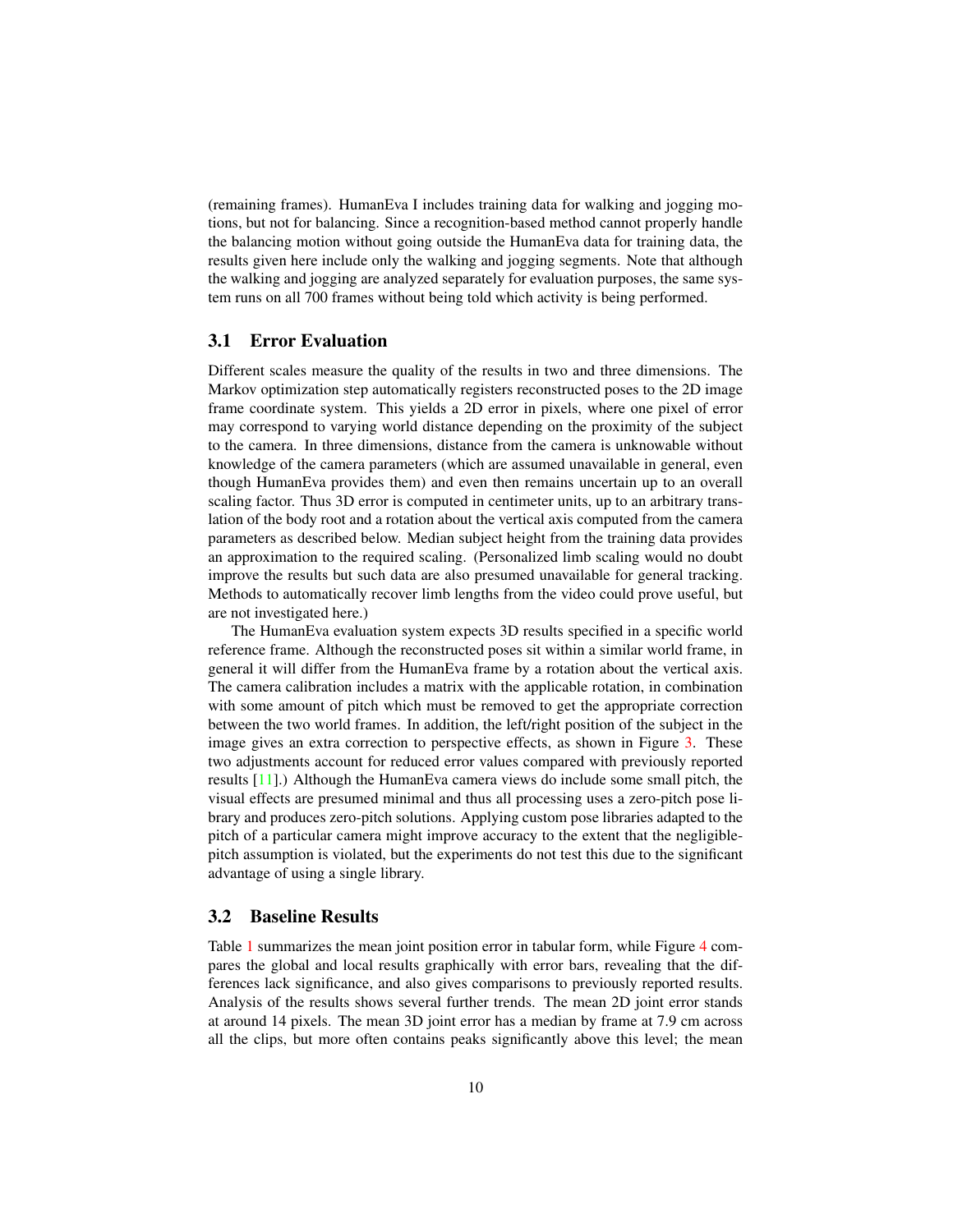<span id="page-11-1"></span>

<span id="page-11-0"></span>Figure 3: A correction to body rotation (top view) is computable from the horizontal coordinate in the image plane and the camera parameters. The algorithm finds the same pose for the two positions shown because it assumes oblique projection. The rotational correction about the vertical axis is applied during 3D relative evaluation before comparison with the HumanEva ground truth.

by frame is 8.9 cm. This level of accuracy improves on the best previously published results for HumanEva II, which had been above 10 cm [\[23,](#page-18-14) [5,](#page-17-12) [15\]](#page-18-17).

The various peaks visible in the different plots appear where the result contains an obvious qualitative error, with corresponding effect on the quantitative results. These errors may be grouped according to their nature and severity. A *stutter-step* represents a temporary switching of the feet in the reconstruction. This can occur if the recognition/retrieval step does not include a suitable correct candidate pose for some frame. A *slide* occurs when the feet stop moving for some number of frames as the figure continues moving forward. These are most commonly observed when the figure is moving either toward or away from the camera and the separation of the feet cannot be discerned in the silhouette. Although slides appeared fairly frequently in early experiments on the HumanEva data, increasing the flow-matching weight  $\lambda_2$  in Equation [13](#page-9-0) has largely eliminated the problem. A *reversal* error occurs when the turning direction of the reconstructed pose does not match reality; i.e., the subject actually turns 180° counter-clockwise while walking in a circle, but the reconstruction turns 180° clockwise instead. Partial reversals appear at the start of two of the walking clips (*S2- Combo-1-C3* and *S4-Combo-4-C1*), reflecting difficult initial pose configurations for those clips. Erroneous pose reconstructions of this sort are consistent with the silhouette observations, but not with the flow observations. However, flow-based cues tend to be weaker than silhouette cues, and the ends of the Markov chain can be more difficult to solve when there is no strongly identified pose serving to pin down the solution.

One set of peaks in the error does not correspond to any readily visible mistake in the reconstructions. The high error in frames 298-336 for all four views of *S4- Combo-4* are likely caused by an artifact, because the reconstructed solutions appear normal. Others have also noted problems with these frames [\[23\]](#page-18-14). The most likely explanation is some flaw in the ground truth data for these frames. For this reason, the summaries in Tables [1](#page-12-0) and elsewhere omit them in computing the average. Including these questionable frames, the mean error for the affected walking sequences would be 21, 15, 12, and 17 pixels (2D), and 18.5, 16.1, 15.9, and 16.8 cm (3D).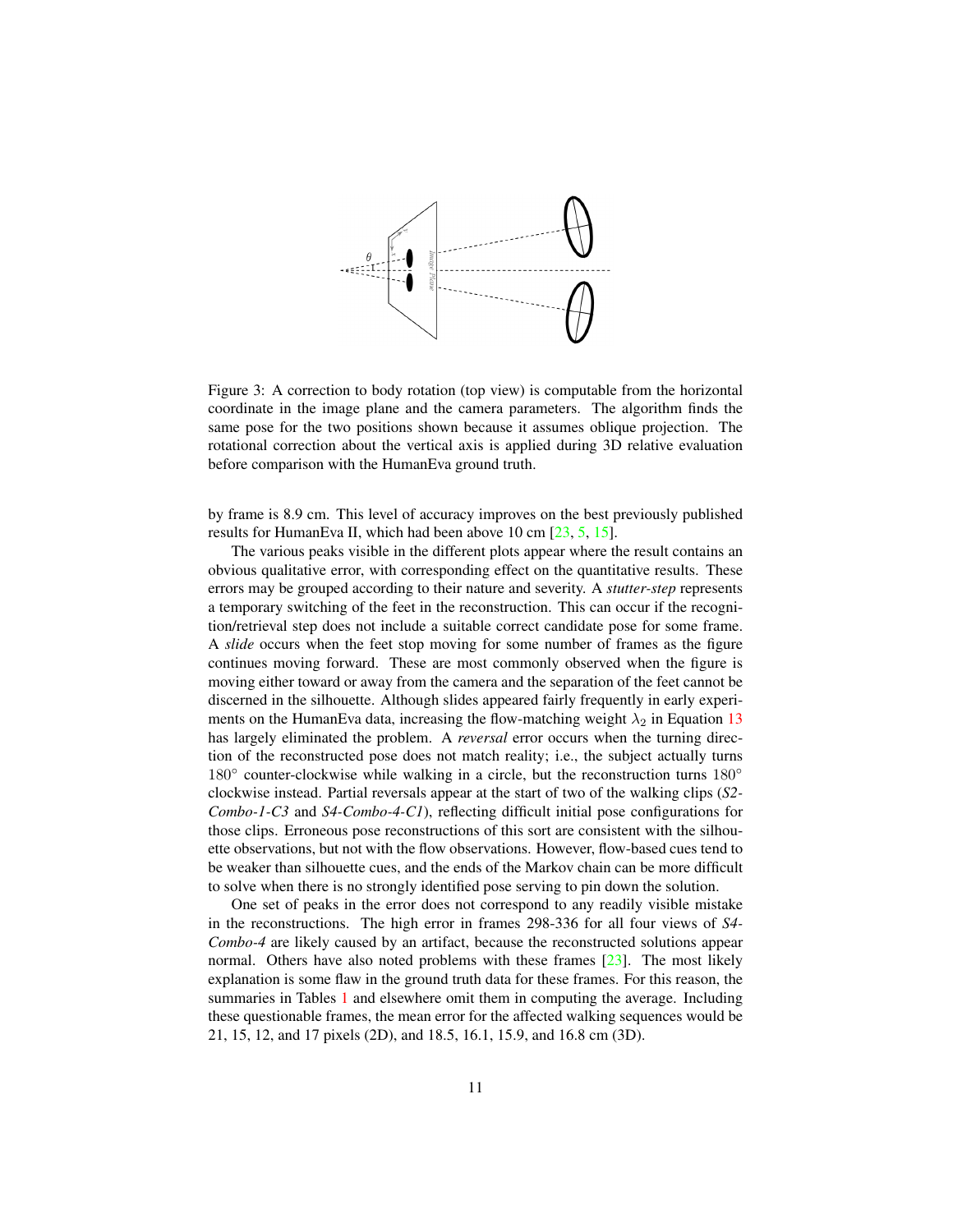<span id="page-12-0"></span>Table 1: Mean tracking error. Walking includes frames 1–350 (but omits frames 298– 336 for *S4-Combo-4*; see text). Jogging includes frames 351–700. 2D error is absolute in image coordinates and measured in pixels. 3D error is relative to the body root (pelvis) and measured in centimeters.

| Clip                   |                | Walking |      | Jogging |      | Walk/Local |      | Jog/Local |      |
|------------------------|----------------|---------|------|---------|------|------------|------|-----------|------|
| Take                   | Cam.           | 2D      | 3D   | 2D      | 3D   | 2D         | 3D   | 2D        | 3D   |
| S <sub>2</sub> Combo 1 | C <sub>1</sub> | 16      | 8.1  | 15      | 8.5  | 15         | 7.8  | 15        | 8.1  |
| S <sub>2</sub> Combo 1 | C <sub>2</sub> | 16      | 7.3  | 14      | 7.3  | 17         | 8.7  | 14        | 7.3  |
| S <sub>2</sub> Combo 1 | C <sub>3</sub> | 23      | 14.3 | 14      | 7.7  | 21         | 13.3 | 14        | 8.0  |
| S <sub>2</sub> Combo 1 | C4             | 15      | 7.8  | 15      | 8.4  | 16         | 8.0  | 15        | 8.6  |
| Mean S <sub>2</sub>    | All            | 17      | 9.3  | 14      | 8.0  | 18         | 9.5  | 15        | 8.0  |
| S <sub>4</sub> Combo 4 | C <sub>1</sub> | 17      | 10.9 | 13      | 10.2 | 17         | 11.1 | 13        | 10.5 |
| S4 Combo 4             | C <sub>2</sub> | 11      | 8.3  | 12      | 8.8  | 14         | 10.8 | 12        | 8.7  |
| S4 Combo 4             | C <sub>3</sub> | 9       | 7.9  | 10      | 9.4  | 9          | 7.9  | 11        | 8.7  |
| S4 Combo 4             | C <sub>4</sub> | 14      | 9.0  | 13      | 9.9  | 14         | 9.6  | 13        | 10.0 |
| Mean S4                | A11            | 13      | 9.0  | 12      | 9.6  | 14         | 9.8  | 12        | 9.5  |
| S1 Walking 1           | C1             | 12      | 7.2  | N/A     | N/A  | 13         | 7.5  | N/A       | N/A  |

The results do not show a statistically significant difference between subject 2, whose motions from a different take are included in the training set, and subject 4, who is previously unseen. Subject-specific effects may depend on the type of motion performed, since the walking test shows a smaller difference than the jogging. In any case, one cannot draw strong conclusions from a study with only two test subjects (as provided in HumanEva II).

#### 3.3 Error Analysis

A mean error of 8.9 cm per joint may suffice for many pose recovery applications, but further improvement would be welcome. What factors contribute to the observed error rate? A certain amount of error is systemic: the implementation of the algorithm described in the previous section uses an internal representation of pose slightly different from that used by the HumanEva data. In particular, it replaces the limb dimensions of a particular subject with mean values obtained from the training data. Also, the conversion between formats may introduce errors due to differing interpretation of the control point positions. These mismatches add up: for the *S1-Walking-1* clip validation data, converting to the internal pose format and back introduces a mean error per joint of  $3.7 \pm .2$  cm. Although significant, this factor alone does not suffice to explain the rates of error observed in the experiments.

Insufficient library coverage could potentially cause elevated error. Since the initial phases of the algorithm limit the solutions considered to candidate poses retrieved from the library, the lowest error achievable will be limited by the library's best match to the actual ground truth pose. Smoothing may improve the result somewhat, since it can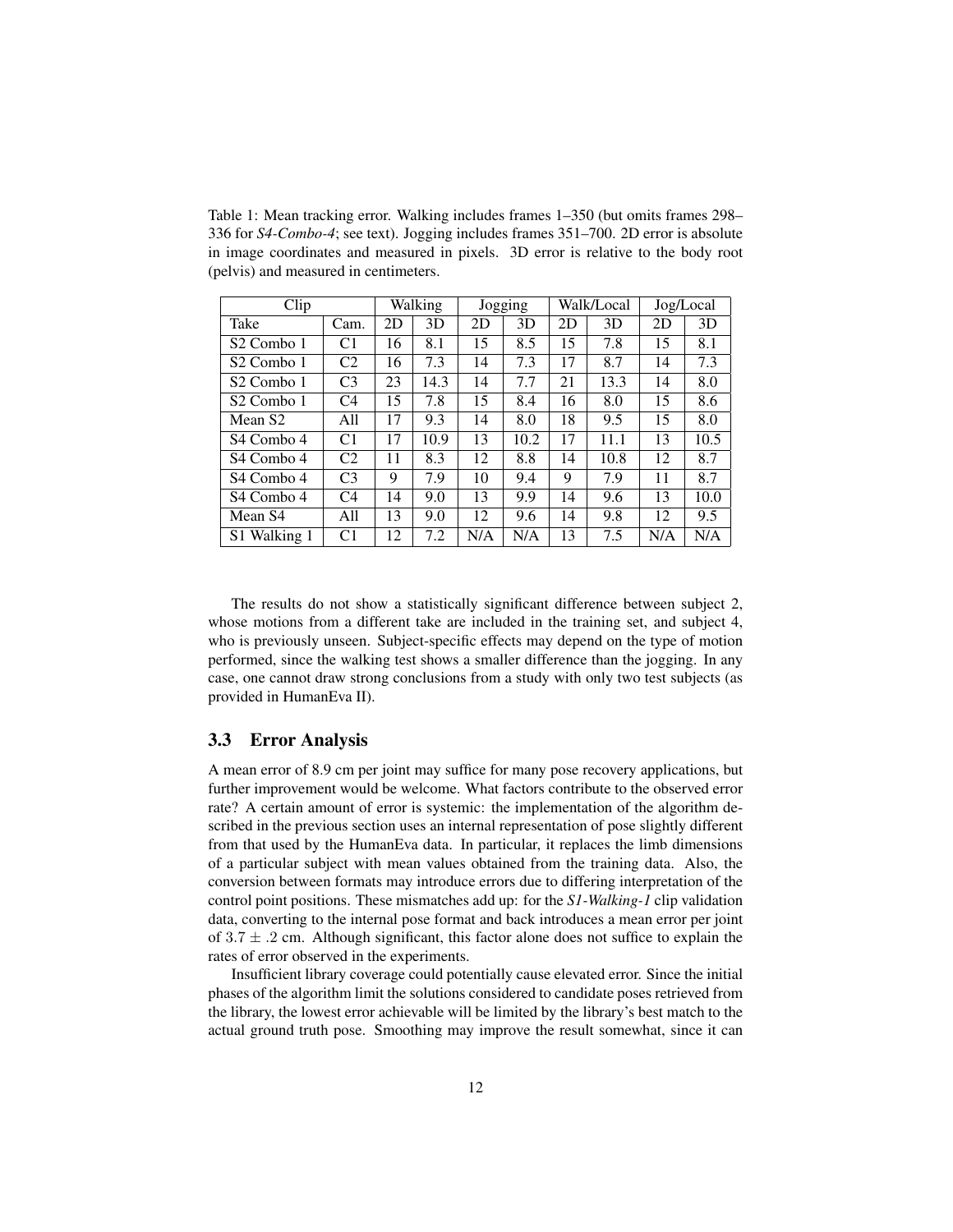<span id="page-13-1"></span>

<span id="page-13-0"></span>Figure 4: Bar plot of mean error for 17 clip segments, with framewise standard deviation shown where available. Within each grouping, results appear as follows from left to right: global retrieval result, local retrieval result, results reported by Poppe [\[23\]](#page-18-14) and by Husz et. al. [\[15\]](#page-18-17).

generate new poses beyond those found in the library, but in practice smoothing tends to exert rather small influence on the error, giving improvements on the order of a few millimeters.

Despite the considerations above, several observations suggest that the current density of coverage in the pose library could support lower error, and therefore insufficient library coverage also cannot explain the observed error rates. The ground truth validation data in the *S1-Walking-1* clip provide one test. Searching the library for the closest match to ground truth in each frame reveals that the algorithm could achieve 4.2 cm mean error per joint if it consistently identified the best available pose. Even a much more sparsely filled library, built using  $d_{\mathcal{L}} = 6$  cm,  $n_A = 24$  and containing only 822 poses still achieves 4.8 cm mean error per joint under these ideal circumstances. What is more, mean error per joint remains unchanged in actual practice with the sparser library, at 8.9 cm over all clips.

Given these observations, it appears that suboptimal retrieval from the pose library deserves the most scrutiny in the error analysis. Indeed, further investigation reveals that the retrieval step returns the optimal pose within the candidate pool on only 27 of 557 possible frames for the standard library, and 57 frames for the sparse library. In part this occurs because the video input does not contain 3D information used to determine the optimal pose match. But it appears likely that the features and measures used for retrieval in these experiments discriminate poorly between close matches to the actual pose, and this confusion increases with library coverage density.

Despite suboptimal retrieval, the candidates identified still suffice to produce a consistent final reconstruction. This is good news in one sense: recognition-based pose recovery works even with imperfect pose retrieval, but better retrieval methods might substantially improve the error. Some other mechanisms are already in use [\[26,](#page-18-10) [23\]](#page-18-14); determining which of these or others do the best job should become a near term priority for research in recognition-based pose recovery.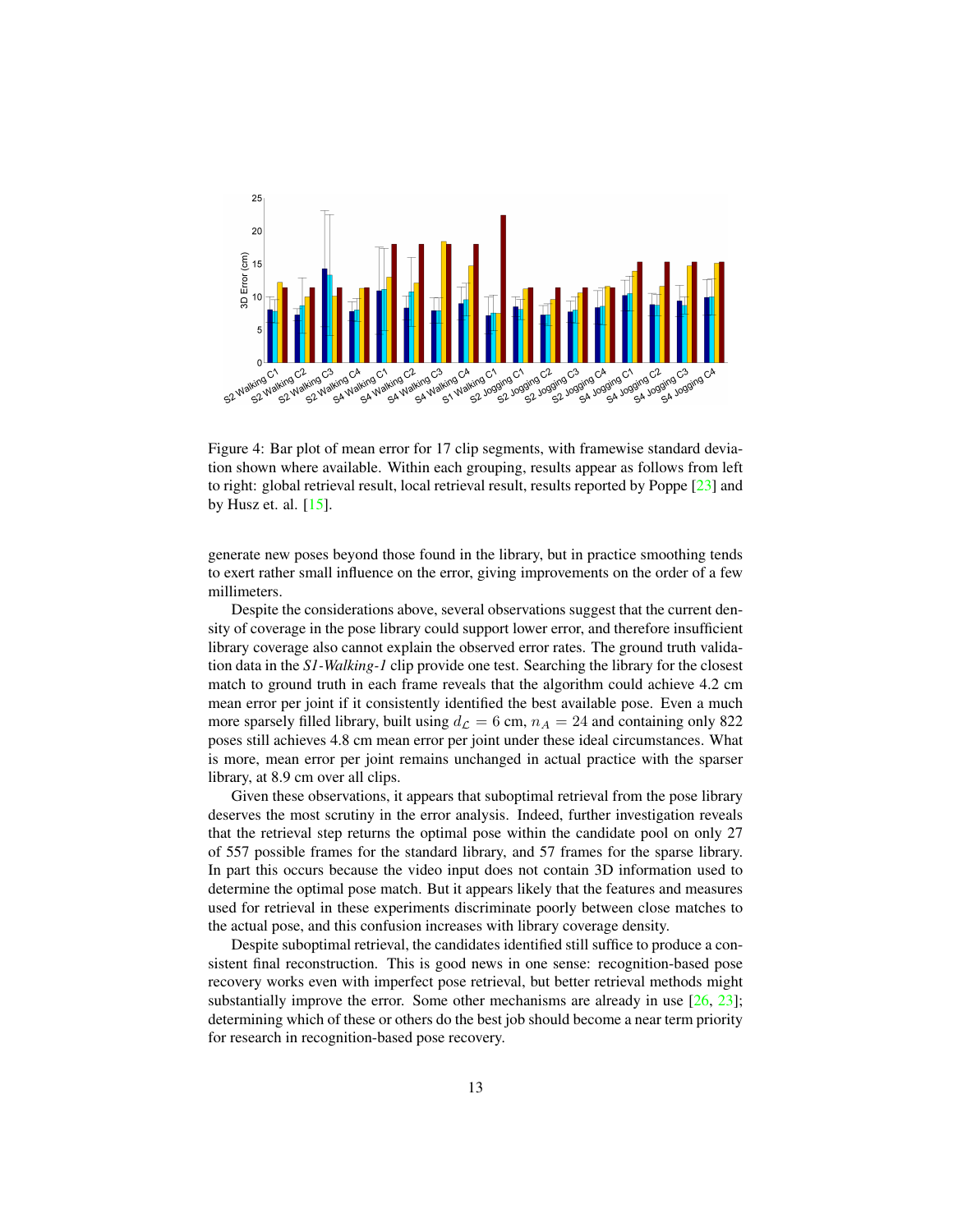#### <span id="page-14-0"></span>3.4 Parameter Sensitivity

The system as described depends upon a number of parameter settings. Many of these serve relatively minor purposes, and the exact values need not be tuned carefully. A few require more attention, as detailed in this section. Evaluation of parameter sensitivity is somewhat difficult as many of the crucial parameters exhibit a "cliff effect": changing them moderately results in little or no change in results, but at some critical threshold the outcome can degrade suddenly and dramatically, as for example a large area of background is redesignated as foreground, or vice versa, or the pose reconstruction gets stuck in a local minimum.

The most sensitive set of parameters concern the foreground segmentation, upon which the remaining steps depend heavily. Not only can mistakes here doom subse-quent pose recovery [\[13\]](#page-17-7), but the different parameters interact and so cannot easily be varied independently. The values chosen for  $w_H$ ,  $w_S$ ,  $w_V$ ,  $z_H$  and  $z_V$  all seek to maximize the contrast between the difference signal in the foreground pixels and any noise present in the background. With this signal-to-noise maximized,  $\Delta_{FG}$  may be lowered as much as possible so as to detect low-contrast body parts. Likewise,  $\nu$  controls the sensitivity of the foreground outline to noise. Changes to any of the former five parameters will necessitate corresponding adjustments of the latter two. Experience has shown that the optimal parameter values usually lie near the values reported for this work, although the differing instrinsic noise levels between cameras may necessitate some changes, particularly to  $\Delta_{FG}$ . Table [2](#page-15-0) shows the results of more conservative settings for  $\Delta_{FG}$  and  $\nu$ .

A second group of parameters centers around the pose library construction and retrieval. To help understand the sensitivity to these parameters, a set of results is presented under numerous variations for the *S4-Combo-4-C1* clip, chosen because its performance is near the mean on both walking and jogging activities. Table [2](#page-15-0) summarizes these results. In general, the retrieval design provides multiple paths to the correct pose, aimed at providing redundancy should any single retrieval type fail. Thus eliminating one path may not change the results much unless it happens to prevent the retrieval of a key pose in some frame, in which case a completely different (and incorrect) result may be chosen. Indeed, as shown in Figure [5,](#page-16-0) the final solutions tend to lie close to either the true solution or its mirror LOS inversion, which has identical silhouette and similar flow. These represent two local minima for the system, and the gross differences in the numbers of Table [2](#page-15-0) depend on the number of frames spent following each one. One conclusion of this experiment is that parameter sensitivity would decrease dramatically with a reliable technique for ruling out the false solution, as all methods then might converge near the true one. Modeling human motion dynamics might provide one way to achieve this.

#### 3.5 Local Pose Retrieval

The success of recognition-based motion capture relies on the premise that the pose library contains training data for the target motion. When considering recognition of unrestricted motion, scalability concerns arise because the pose library must include a vast number of prospective poses. Beyond the logistical challenge of collecting the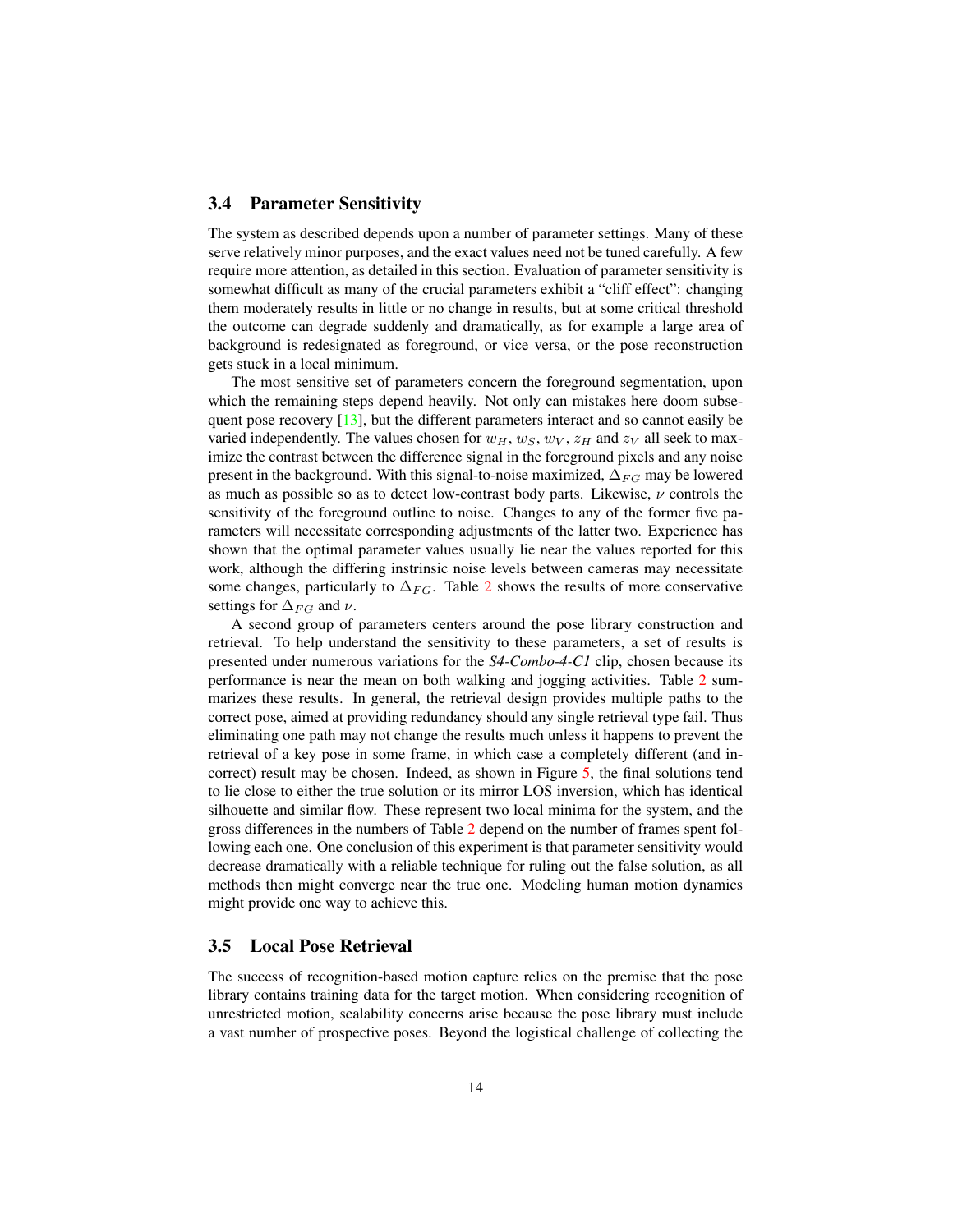<span id="page-15-0"></span>

| Variant:                                                   | Walk | Jog  |
|------------------------------------------------------------|------|------|
| A. $\lambda_1 = 0.001$                                     | 8.9  | 14.3 |
| B. $\lambda_1 = 0.1$                                       | 24.3 | 15.1 |
| C. $\lambda_2=10$                                          | 8.8  | 9.8  |
| D. $\lambda_2 = 1000$                                      | 9.0  | 9.9  |
| E. Smaller pool: $N_L = (15, 6, 6)$ ; $N_G = (6, 3, 3)$    | 24.2 | 20.2 |
| F. Larger pool: $N_L = (32, 16, 16)$ ; $N_G = (16, 8, 8)$  | 8.7  | 14.0 |
| G. All global: $N_L = (0, 0, 0); N_G = (35, 15, 15)$       | 24.5 | 15.1 |
| H. Composite only: $N_L = (45, 0, 0)$ ; $N_G = (20, 0, 0)$ | 8.7  | 10.2 |
| I. Sparse library: $d_{\mathcal{L}} = 6$ cm, $n_A = 24$    | 9.0  | 14.2 |
| J. Dense library: $d_{\mathcal{L}} = 2$ cm, $n_A = 48$     | 8.3  | 9.5  |
| K. Poor segmentation: $\Delta_{FG} = 2.4$                  | 24.3 | 16.5 |
| L. Poor segmentation: $\nu = 6$                            | 9.0  | 16.5 |
| M. No smoothing                                            | 9.3  | 10.5 |

<span id="page-15-1"></span>Table 2: Results of parameter-variation studies for *S4-Combo-4-C4* clip. All numbers are relative 3D error, in centimeters.

data (probably surmountable with modern motion-capture technology), enormous pose libraries present computational difficulties as well. Linear search over the entire collection becomes infeasible. Various sublinear methods have been proposed for search and retrieval in high dimensional space, such as hashing and k-d trees, although there exists limited work on applying such techniques to pose tracking [\[26\]](#page-18-10). Accordingly, this section describes and evaluates a variant of the baseline pose recognition algorithm that searches only a small subset of the library at every frame but the first, or when recovering from a catastrophic tracking error.

Consider that Viterbi optimization will not normally select any solution where consecutive frames differ too greatly. Thus for frame  $i + 1$ , one need not search the library poses outside some neighborhood around the pool of candidate poses for frame i because too-distant poses will be rejected by Viterbi in any case. The library itself can hold the means to easily find this neighborhood; simply store for each pose a reference to all other poses within a desired radius  $d_N$  as computed using Equation [7.](#page-7-1) With this technique there is some theoretical risk that a solution that accidentally leaves the neighborhood of the correct pose will become permanently lost in a bad region of pose space. Although this might be detected by monitoring the frame fitting error  $Q_{frame}$ and performing a full (non-local) retrieval to recover, there is absolutely no indication of a drift problem in the experiments. On the contrary, for the two clips that get initialized in an incorrect pose, both the local and the global search converge on the correct pose in approximately the same time.

Table [1](#page-12-0) shows in the four right-hand columns the results of pose recognition using  $d_N = 12$  (approximately 16 cm). The numbers reveal only slightly worse performance than the results for full global search. Local search yields a mean error over all frames in all clips of just 9.0 cm, compared with 8.9 cm using full search. Despite this, the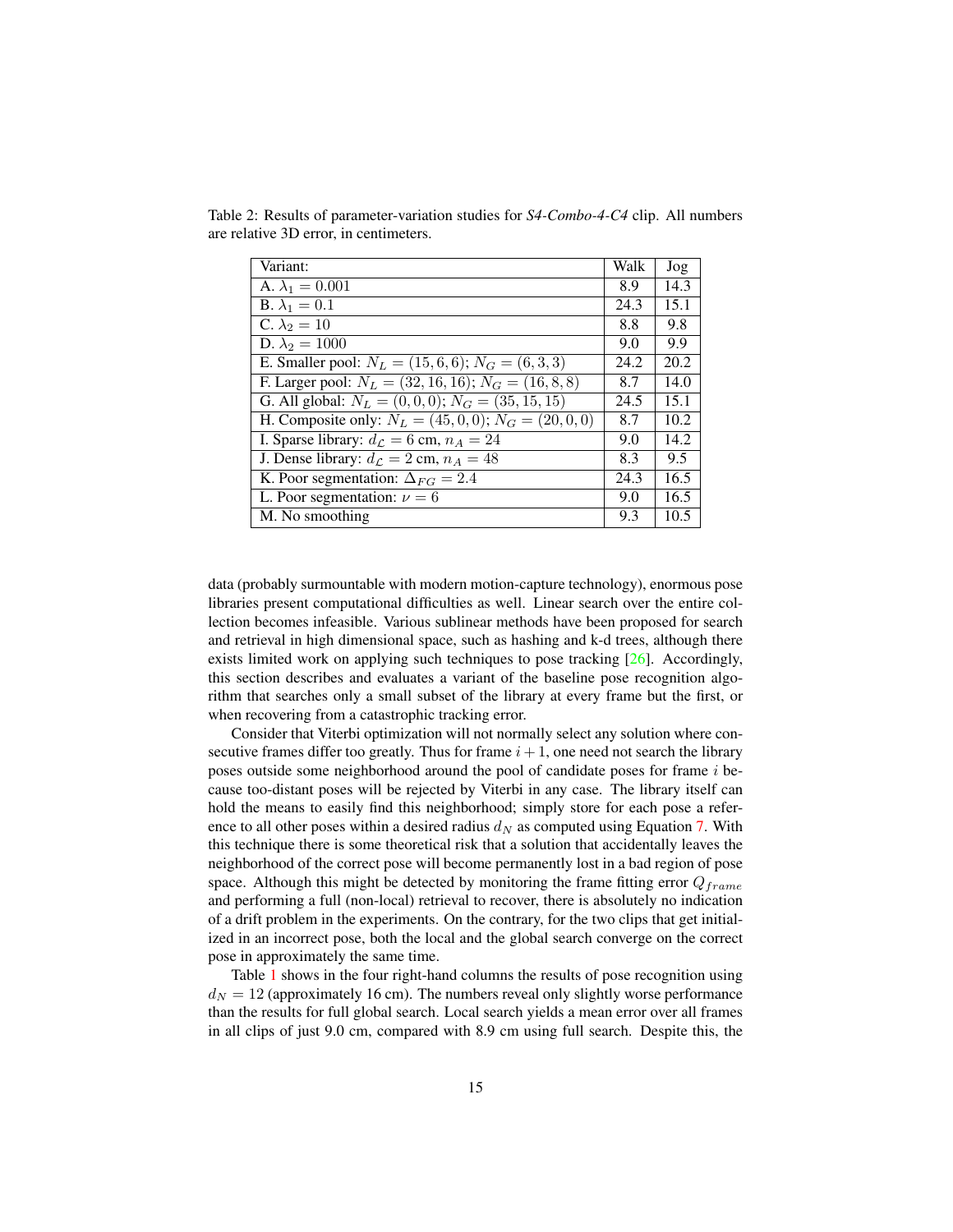<span id="page-16-1"></span>

<span id="page-16-0"></span>Figure 5: Plot of relative 3D tracking error by frame for the various parameter variations listed in Table [2.](#page-15-0) For most frames, the solutions lie near one of two local minima: the true solution or the mirror LOS inverse. (The spike near frame 300 is an artifact of a ground-truth error.)

recognition step only checks around 4000 poses per frame on average, compared with over 60,000 for the full search.

Larger libraries containing many different motion types will cover greater regions of pose space, but should not exhibit great increases in the number of poses within any local neighborhood. Thus exploiting locality appears to offer large computational gains with very little penalty, as evidenced by these experiments. Error recovery may prove more difficult for the local algorithm, but testing this speculation will require more difficult motion sequences where significant errors occur more frequently.

# 4 Conclusion

This paper makes two main contributions toward greater understanding of pose recovery methods. First, it establishes the performance of a fully described recognitionbased pose recovery system on the benchmark HumanEva II data, adding to the body of results for these data. Since the results here use relatively straighforward temporal Markov inference, the numbers may perhaps serve as a baseline for more complicated inference methods. Furthermore, results presented here for the local retrieval variant demonstrate its viability for this particular recognition-based approach and add to the limited amount of hard performance data for local methods. Although local search has been used before for body tracking [\[26\]](#page-18-10), it is arguably not well known given the number of reviewers who cite search scalability as a limitation of recognition-based systems.

The observed accuracy improves on results published in the two HumanEva workshops [\[23,](#page-18-14) [5,](#page-17-12) [15\]](#page-18-17), and may in itself suffice for use in some applications: mean overall error is 8.9 cm per joint compared to the ground truth, and the median frame has only 7.9 cm error. Further improvements to these reported error rates appear likely with research into better pose retrieval mechanisms, which play a limiting role. The error analysis also points to the importance of modeling individual subject limb lengths; not doing so here accounts for the bulk of the error outside that caused by retrieval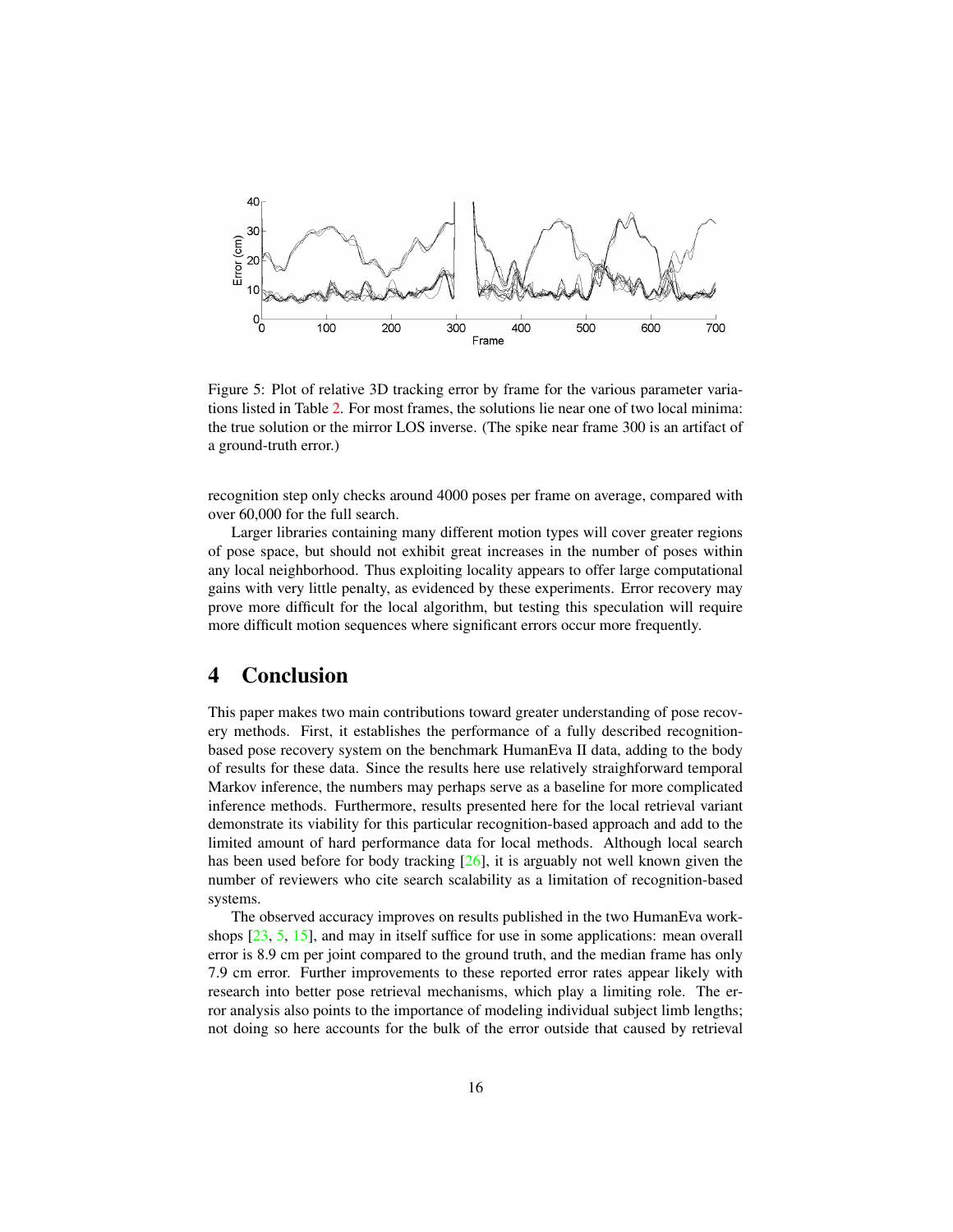problems. Although more work remains, particularly on finding the best features for lookup, the practicality of recognition-based pose recovery methods continues to look encouraging.

# Acknowledgement

Portions of this manuscript are based upon work supported by the National Science Foundation under Grant No. IIS-0328741.

# References

- <span id="page-17-2"></span>[1] A. Agarwal and B. Triggs. 3d human pose from silhouettes by relevance vector regression. In *International Conference on Computer Vision & Pattern Recognition*, volume II, pages 882–888, 2004. [2](#page-2-0)
- <span id="page-17-4"></span>[2] A. Agarwal and B. Triggs. Recovering 3d human pose from monocular images. *IEEE Transactions on Pattern Analysis and Machine Intelligence*, 28(1), January 2006. [2](#page-2-0)
- <span id="page-17-5"></span>[3] V. Athitsos and S. Sclaroff. Estimating 3d hand pose from a cluttered image. In *IEEE Computer Society Conference on Computer Vision and Pattern Recognition*, 2003. [2](#page-2-0)
- <span id="page-17-11"></span>[4] N. J. Belkin, P. Kantor, E. A. Fox, and J. A. Shaw. Combining the evidence of multiple query representations for information retrieval. *Information Processing and Management*, 31(3):431–448, 1995. [8](#page-8-0)
- <span id="page-17-12"></span>[5] S. Cheng and M. Trivedi. Articulated body pose estimation from voxel reconstructions using kinematically constrained gaussian mixture models: Algorithm and evaluation. In *EHuM2: 2nd Workshop on Evaluation of Articulated Human Motion and Pose Estimation*, 2007. [http://www.cs.brown.edu/](http://www.cs.brown.edu/~ls/ehum2/schedule.html)∼ls/ehum2/schedule.html. [11,](#page-11-1) [16](#page-16-1)
- <span id="page-17-3"></span>[6] A. Elgammal and C. Lee. Inferring 3d body pose from silhouettes using activity manifold learning. In *IEEE Computer Society Conference on Computer Vision and Pattern Recognition*, volume II, pages 681–688, 2004. [2](#page-2-0)
- <span id="page-17-1"></span>[7] D. Forsyth, O. Arikan, L. Ikemoto, J. O'Brien, and D. Ramanan. Computational studies of human motion: Part 1, tracking and motion synthesis. *Foundations and Trends in Computer Graphics and Vision*, 1(2/3), 2006. [2](#page-2-0)
- <span id="page-17-9"></span>[8] A. Fusiello, M. Aprile, R. Marzotto, and V. Murino. Mosaic of a video shot with multiple moving objects. In *IEEE International Conference on Image Processing*, volume II, pages 307–310, 2003. [3](#page-3-1)
- <span id="page-17-0"></span>[9] N. Howe. Silhouette lookup for automatic pose tracking. In *IEEE Workshop on Articulated and Nonrigid Motion*, 2004. [2,](#page-2-0) [3,](#page-3-1) [8,](#page-8-0) [9](#page-9-1)
- <span id="page-17-6"></span>[10] N. Howe. Flow lookup and biological motion perception. In *International Conference on Image Processing*, 2005. [2,](#page-2-0) [3,](#page-3-1) [4,](#page-4-1) [8](#page-8-0)
- <span id="page-17-8"></span>[11] N. Howe. Recognition-based motion capture and the humaneva ii test data. In *EHuM2: 2nd Workshop on Evaluation of Articulated Human Motion and Pose Estimation*, 2007. [http://www.cs.brown.edu/](http://www.cs.brown.edu/~ls/ehum2/schedule.html)∼ls/ehum2/schedule.html. [3,](#page-3-1) [10](#page-10-0)
- <span id="page-17-10"></span>[12] N. Howe and A. Deschamps. Better foreground segmentation through graph cuts. Technical report, Smith College, 2004. <http://arxiv.org/abs/cs.CV/0401017>. [5](#page-5-0)
- <span id="page-17-7"></span>[13] N. R. Howe. Evaluating lookup-based monocular human pose tracking on the humaneva test data. Technical report, Smith College, 2006. Extended abstract for EHUM 2006 workshop. [3,](#page-3-1) [9,](#page-9-1) [14](#page-14-0)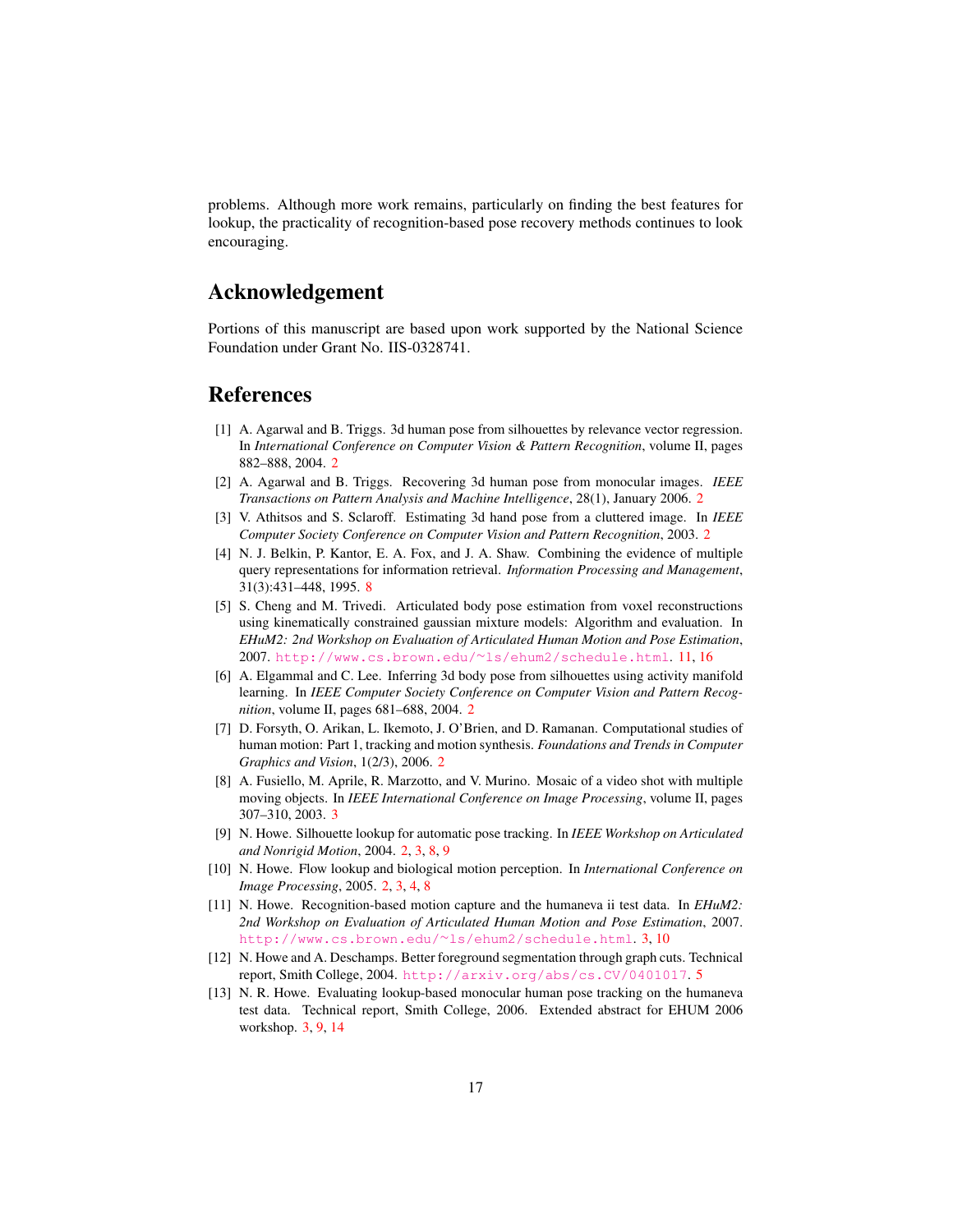- <span id="page-18-1"></span>[14] N. R. Howe. Silhouette lookup for monocular 3d pose tracking. *Image and Vision Computing*, 25(3):331–341, March 2006. Articulated and Nonrigid Motion. [2,](#page-2-0) [7,](#page-7-2) [8](#page-8-0)
- <span id="page-18-17"></span>[15] Z. Husz, A. Wallace, and P. Green. Evaluation of a hierarchical partitioned particle filter with action primitives. In *EHuM2: 2nd Workshop on Evaluation of Articulated Human Motion and Pose Estimation*, 2007. [http://www.cs.brown.edu/](http://www.cs.brown.edu/~ls/ehum2/schedule.html)∼ls/ehum2/ [schedule.html](http://www.cs.brown.edu/~ls/ehum2/schedule.html). [11,](#page-11-1) [13,](#page-13-1) [16](#page-16-1)
- <span id="page-18-16"></span>[16] P. Kohli, P. Torr, and M. Bray. PoseCut: Simultaneous segmentation and 3d pose estimation of humans using dynamic graph-cuts. In *European Conference on Computer Vision*, pages 642–655, 2006. [4](#page-4-1)
- <span id="page-18-15"></span>[17] E. Krause. *Motion Estimation for Frame-Rate Conversion*. PhD thesis, Massachusetts Institute of Technology, Cambridge, MA, June 1987. [4](#page-4-1)
- <span id="page-18-8"></span>[18] C. McIntosh, G. Hamarneh, and G. Mori. Human limb delineation and joint position recovery using localized boundary models. In *IEEE Workshop on Motion and Video Computing*, 2007. [2](#page-2-0)
- <span id="page-18-2"></span>[19] T. Moeslund, A. Hilton, and V. Krüger. A survey of advances in vision-based human motion capture and analysis. *Computer Vision and Image Understanding*, 104(2):90–126, November 2006. [2](#page-2-0)
- <span id="page-18-9"></span>[20] G. Mori and J. Malik. Estimating human body configurations using shape context matching. In *European Conference on Computer Vision*, 2002. [2](#page-2-0)
- <span id="page-18-11"></span>[21] G. Mori and J. Malik. Recovering 3d human body configurations using shape contexts. *IEEE Transactions on Pattern Analysis and Machine Intelligence*, 28(7):1052–1062, 2006.  $\mathcal{D}$
- <span id="page-18-13"></span>[22] R. Navaratnam, A. Fitzgibbon, and R. Cipolla. The joint manifold model for semisupervised multi-valued regression. In *iccv*, pages 1–8, 2007. [2](#page-2-0)
- <span id="page-18-14"></span>[23] R. Poppe. Evaluating example-based pose estimation: Experiments on the humaneva sets. In *EHuM2: 2nd Workshop on Evaluation of Articulated Human Motion and Pose Estimation*, 2007. [http://www.cs.brown.edu/](http://www.cs.brown.edu/~ls/ehum2/schedule.html)∼ls/ehum2/schedule.html. [2,](#page-2-0) [11,](#page-11-1) [13,](#page-13-1) [16](#page-16-1)
- <span id="page-18-6"></span>[24] D. Ramanan, D. A. Forsyth, and A. Zisserman. Strike a pose: Tracking people by finding stylized poses. In *IEEE Computer Society Conference on Computer Vision and Pattern Recognition*, pages 271–278, 2005. [2](#page-2-0)
- <span id="page-18-3"></span>[25] R. Rosales and S. Sclaroff. Combining generative and discriminative models in a framework for articulated pose estimation. *International Journal of Computer Vision*, 67(3):251– 276, 2006. [2](#page-2-0)
- <span id="page-18-10"></span>[26] G. Shakhnarovich, P. Viola, and T. Darrell. Fast pose estimation with parameter-sensitive hashing. In *International Conference on Computer Vision*, pages 750–757, 2003. [2,](#page-2-0) [4,](#page-4-1) [13,](#page-13-1) [15,](#page-15-1) [16](#page-16-1)
- <span id="page-18-5"></span>[27] H. Sidenbladh, M. J. Black, and D. A. Fleet. Stochastic tracking of 3d human figures using 2d image motion. In *European Conference on Computer Vision*, pages 702–718, 2000. [2](#page-2-0)
- <span id="page-18-0"></span>[28] L. Sigal and M. J. Black. HumanEva: Synchronized video and motion capture dataset for evaluation of articulated human motion. Technical Report CS-06-08, Brown University, September 2006. [1](#page-1-0)
- <span id="page-18-7"></span>[29] L. Sigal and M. J. Black. Predicting 3d people from 2d pictures. In *IV Conference on Articulated Motion and Deformable Objects*, pages 185–195, 2006. [2](#page-2-0)
- <span id="page-18-12"></span>[30] C. Sminchisescu, A. Kanaujia, Z. Li, and D. Metaxas. Discriminative density propagation for 3d human motion estimation. In *IEEE Computer Society Conference on Computer Vision and Pattern Recognition*, pages 390–397, 2005. [2](#page-2-0)
- <span id="page-18-4"></span>[31] C. Sminchisescu, A. Kanaujia, and D. Metaxas. Learning joint top-down and bottom-up processes for 3d visual inference. In *IEEE Computer Society Conference on Computer Vision and Pattern Recognition*, pages 1743–1752, 2006. [2](#page-2-0)